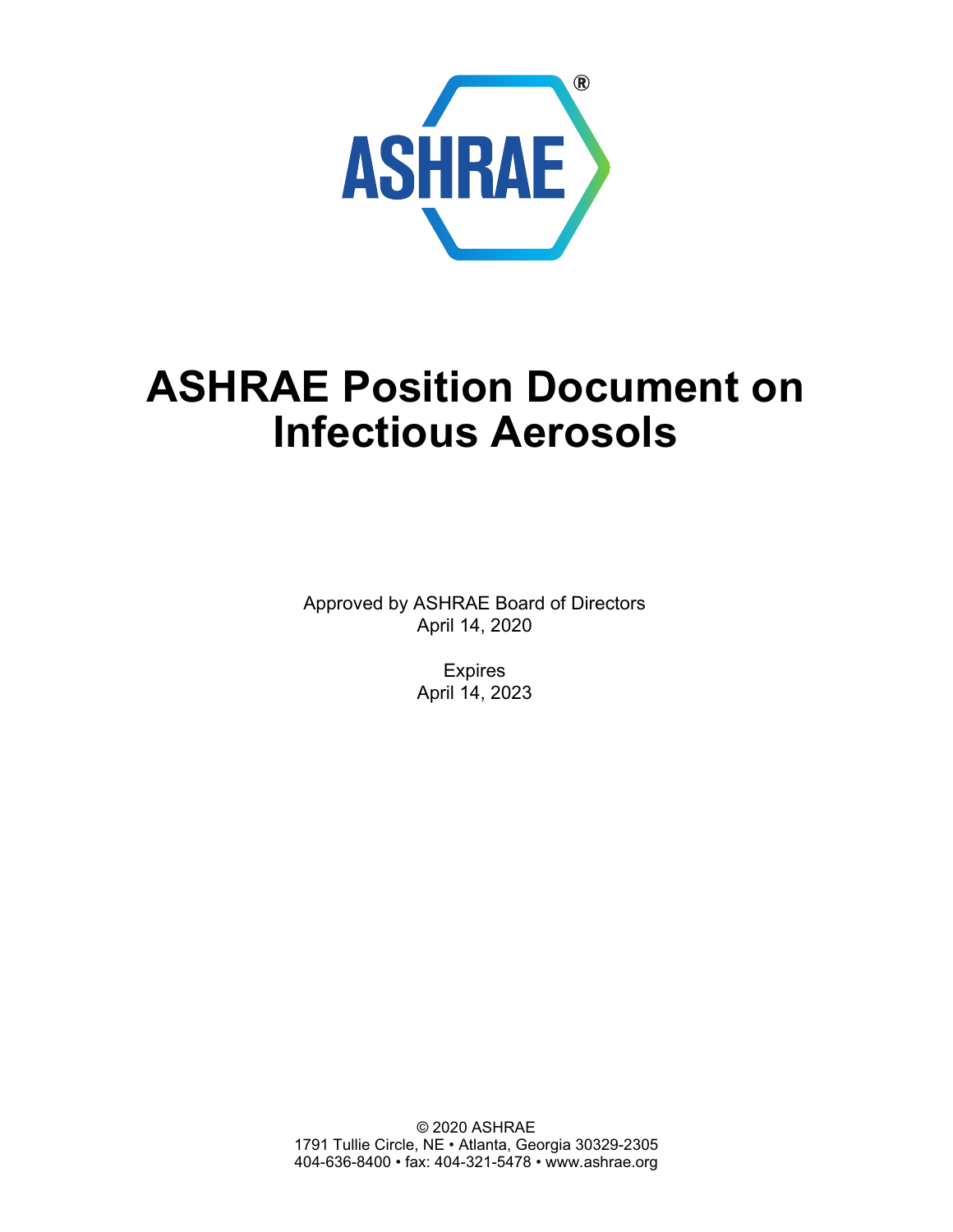#### **COMMITTEE ROSTERS**

The ASHRAE Position Document on Infectious Aerosols was developed by the Society's Environmental Health Position Document Committee formed on April 24, 2017, with Erica Stewart as its chair.

> **Erica J. Stewart** Kaiser Permanente Pasadena, CA, USA

**Kenneth Mead** National Institute for Occupational Safety and Health Cincinnati, OH, USA

> **Russell N. Olmsted** Trinity Health Livonia, MI, USA

**Jovan Pantelic** University of California at Berkeley Berkeley, CA, USA

**Lawrence J. Schoen** Schoen Engineering Inc. Columbia, MD, USA

**Chandra Sekhar** National University of Singapore Singapore, Singapore

> **Walter Vernon** Mazzetti San Francisco, CA, USA

Former members and contributors:

**Yuguo Li** The University of Hong Kong Hong Kong, China

**Zuraimi M. Sultan** Berkeley Education Alliance for Research in Singapore (BEARS) Ltd. Singapore, Singapore

The chairpersons of Environmental Health Committee also served as ex-officio members.

**Wade Conlan** *Environmental Health Committee* Hanson Professional Services Maitland, FL, USA

ASHRAE is a registered trademark in the U.S. Patent and Trademark Office, owned by the American Society of Heating, Refrigerating and Air-Conditioning Engineers, Inc.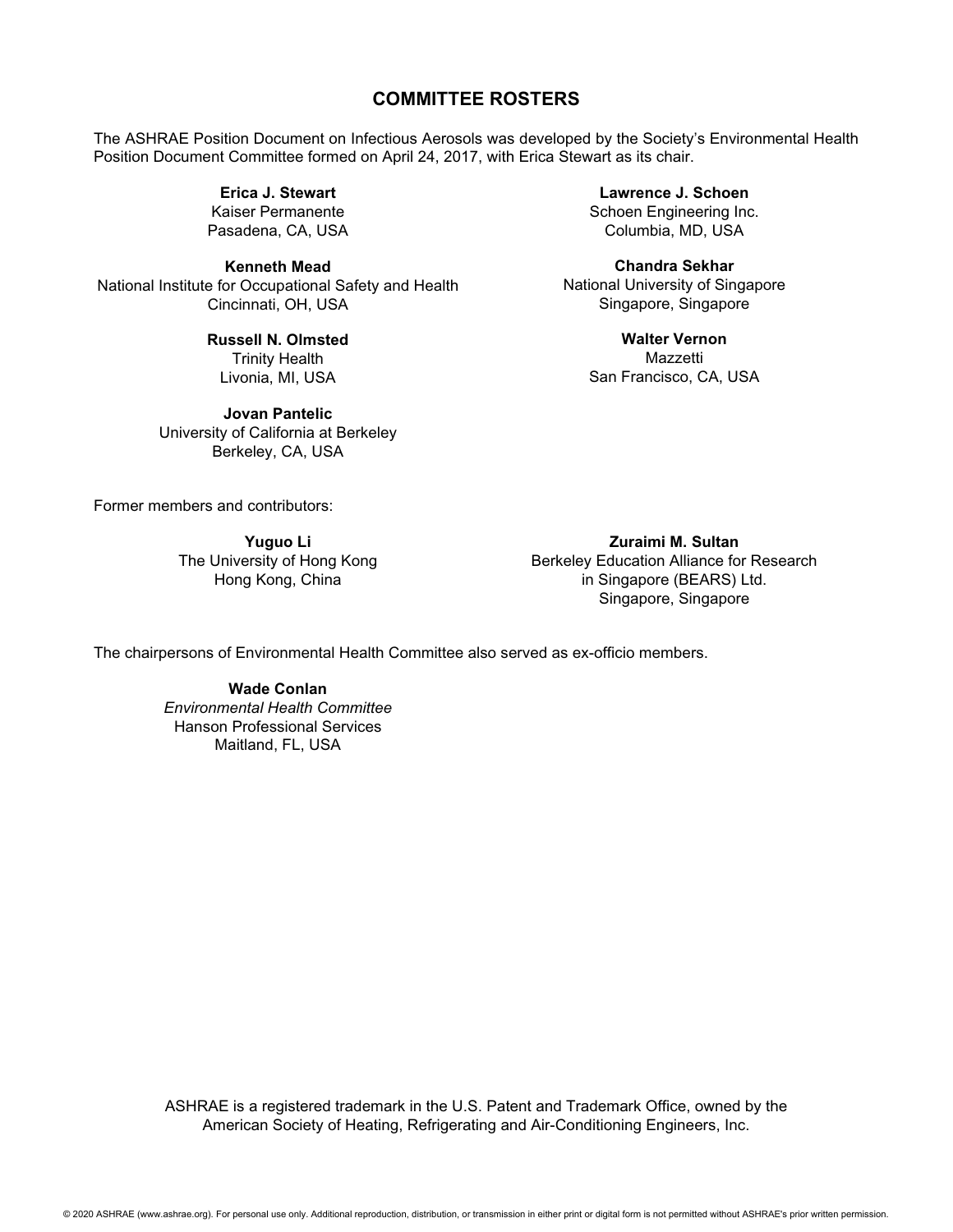#### **HISTORY OF REVISION/REAFFIRMATION/WITHDRAWAL DATES**

The following summarizes this document's revision, reaffirmation, and withdrawal dates:

6/24/2009—BOD approves Position Document titled *Airborne Infectious Diseases*

1/25/2012—Technology Council approves reaffirmation of Position Document titled *Airborne Infectious Diseases*

1/19/2014—BOD approves revised Position Document titled *Airborne Infectious Diseases*

1/31/2017—Technology Council approves reaffirmation of Position Document titled *Airborne Infectious Diseases*

2/5/2020—Technology Council approves reaffirmation of Position Document titled *Airborne Infectious Diseases*

4/14/2020—BOD approves revised Position Document titled *Infectious Aerosols*

*Note:* ASHRAE's Technology Council and the cognizant committee recommend revision, reaffirmation, or withdrawal every 30 months.

*Note:* ASHRAE position documents are approved by the Board of Directors and express the views of the Society on a specific issue. The purpose of these documents is to provide objective, authoritative background information to persons interested in issues within ASHRAE's expertise, particularly in areas where such information will be helpful in drafting sound public policy. A related purpose is also to serve as an educational tool clarifying ASHRAE's position for its members and professionals, in general, advancing the arts and sciences of HVAC&R.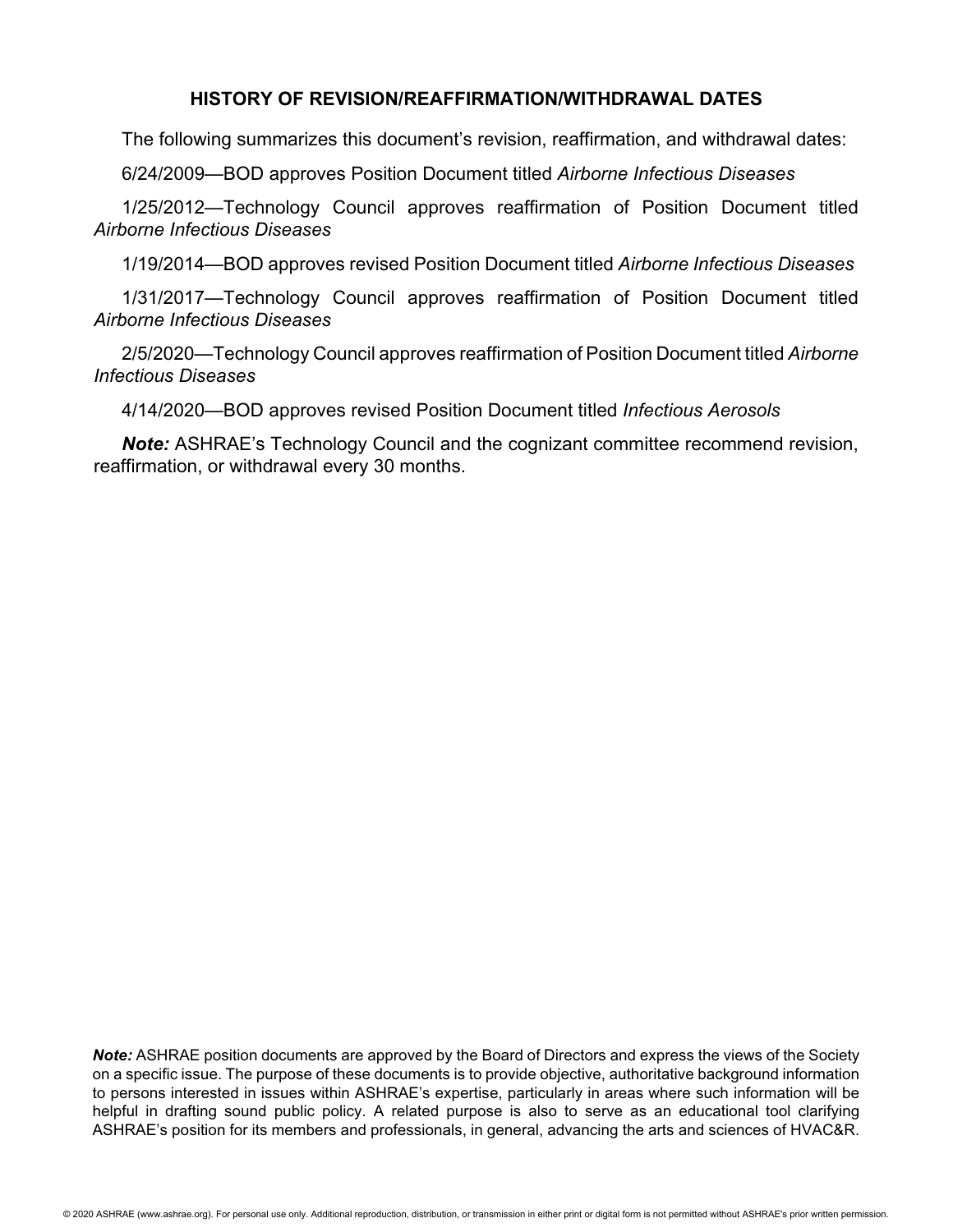## **CONTENTS**

#### **ASHRAE Position Document on Infectious Aerosols**

| <b>SECTION</b> | <b>PAGE</b>                                                             |
|----------------|-------------------------------------------------------------------------|
|                |                                                                         |
|                |                                                                         |
|                |                                                                         |
|                |                                                                         |
|                |                                                                         |
|                | 3 Practical Implications for Building Owners, Operators, and Engineers5 |
|                |                                                                         |
|                |                                                                         |
|                |                                                                         |
|                | 3.4 Emerging Pathogens and Emergency Preparedness8                      |
|                |                                                                         |
|                |                                                                         |
|                |                                                                         |
|                |                                                                         |
|                |                                                                         |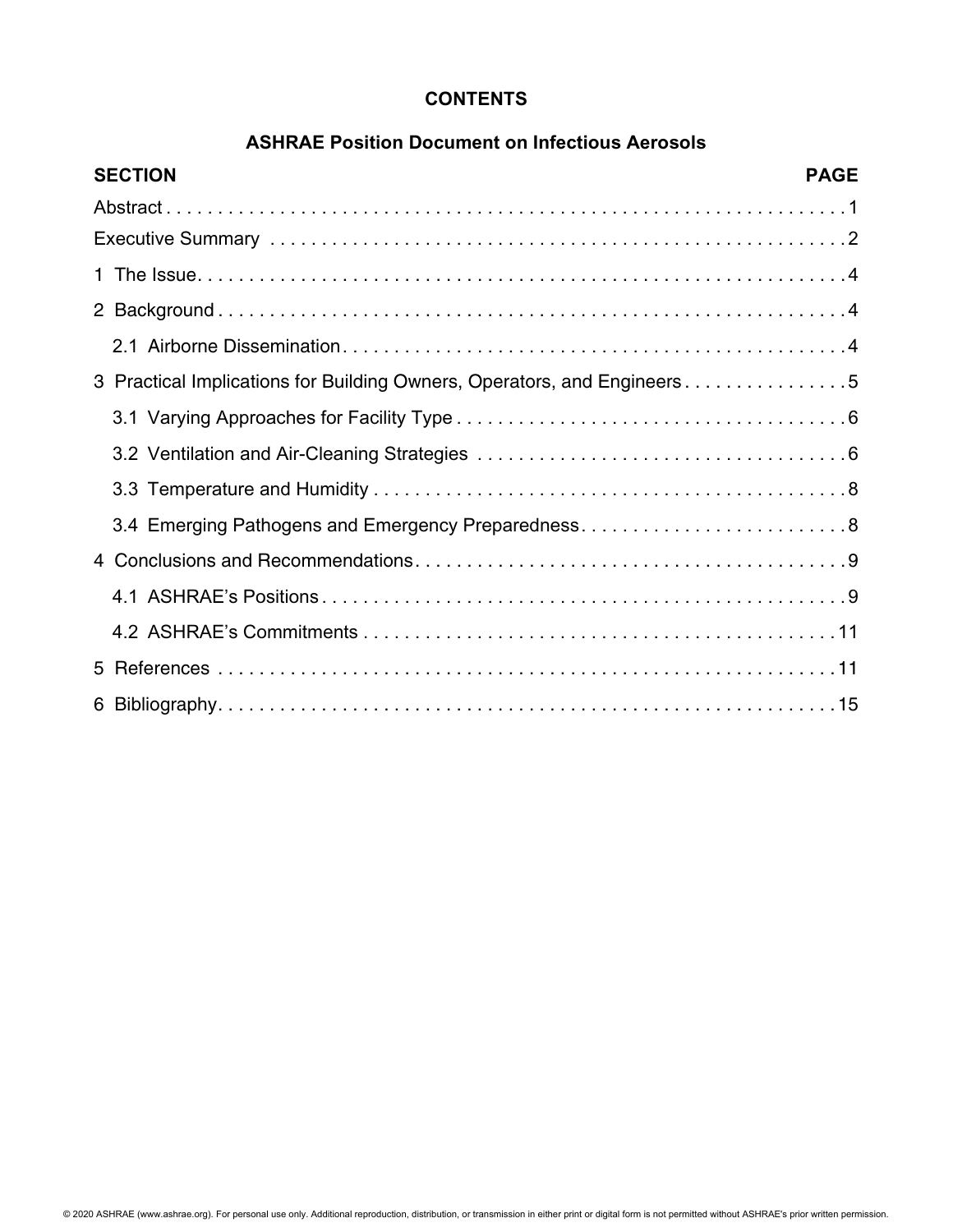#### **ABSTRACT**

The pathogens that cause infectious diseases are spread from a primary host to secondary hosts via several different routes. Some diseases are known to spread by infectious aerosols; for other diseases, the route of transmission is uncertain. The risk of pathogen spread, and therefore the number of people exposed, can be affected both positively and negatively by the airflow patterns in a space and by heating, ventilating, and air-conditioning (HVAC) and local exhaust ventilation (LEV) systems. ASHRAE is the global leader and foremost source of technical and educational information on the design, installation, operation, and maintenance of these systems. Although the principles discussed in this position document apply primarily to buildings, they may also be applicable to other occupancies, such as planes, trains, and automobiles.

ASHRAE will continue to support research that advances the knowledge base of indoor airmanagement strategies aimed to reduce occupant exposure to infectious aerosols. Chief among these ventilation-related strategies are dilution, airflow patterns, pressurization, temperature and humidity distribution and control, filtration, and other strategies such as ultraviolet germicidal irradiation (UVGI). While the exact level of ventilation effectiveness varies with local conditions and the pathogens involved, ASHRAE believes that these techniques, when properly applied, can reduce the risk of transmission of infectious diseases through aerosols.

To better specify the levels of certainty behind ASHRAE's policy positions stated herein, we have chosen to adopt the Agency for Healthcare Research and Quality (AHRQ) rubric for expressing the scientific certainty behind our recommendations (Burns et al. 2011). These levels of certainty, as adapted for this position document, are as follows:

| <b>Evidence Level</b> | <b>Description</b>                                                                                                                                    |
|-----------------------|-------------------------------------------------------------------------------------------------------------------------------------------------------|
| A                     | Strongly recommend; good evidence                                                                                                                     |
| B                     | Recommend; at least fair evidence                                                                                                                     |
| C.                    | No recommendation for or against; balance of benefits and<br>harms too close to justify a recommendation                                              |
| D                     | Recommend against; fair evidence is ineffective or the harm<br>outweighs the benefit                                                                  |
| E.                    | Evidence is insufficient to recommend for or against routinely;<br>evidence is lacking or of poor quality; benefits and harms cannot<br>be determined |

ASHRAE's position is that facilities of all types should follow, as a minimum, the latest published standards and guidelines and good engineering practice. ANSI/ASHRAE Standards 62.1 and 62.2 (ASHRAE 2019a, 2019b) include requirements for outdoor air ventilation in most residential and nonresidential spaces, and ANSI/ASHRAE/ASHE Standard 170 (ASHRAE 2017a) covers both outdoor and total air ventilation in healthcare facilities. Based on risk assessments or owner project requirements, designers of new and existing facilities could go beyond the minimum requirements of these standards, using techniques covered in various ASHRAE publications, including the ASHRAE Handbook volumes, Research Project final reports, papers and articles, and design guides, to be even better prepared to control the dissemination of infectious aerosols.

*ASHRAE Position Document on Infectious Aerosols* 1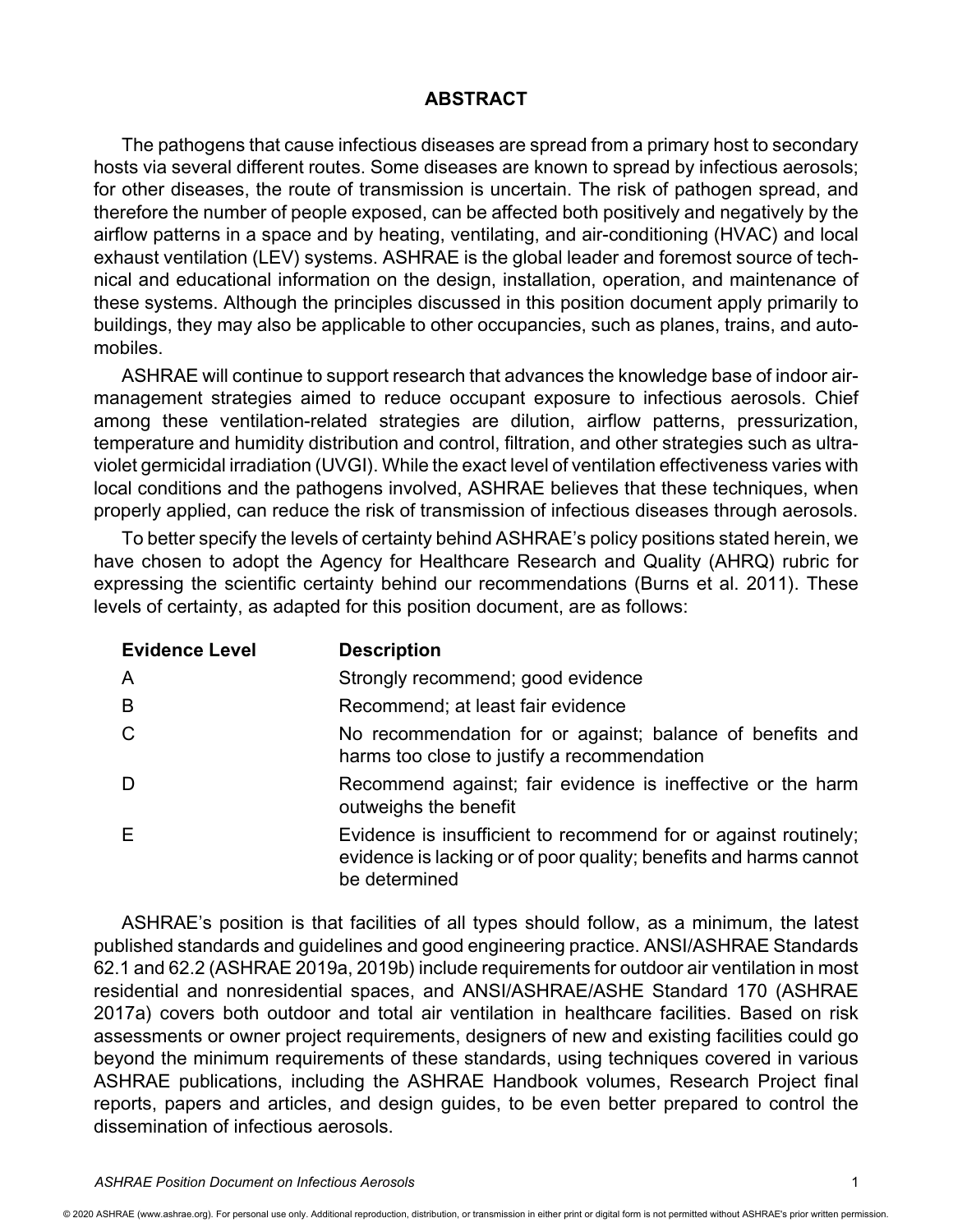## **EXECUTIVE SUMMARY**

With infectious diseases transmitted through aerosols, HVAC systems can have a major effect on the transmission from the primary host to secondary hosts. Decreasing exposure of secondary hosts is an important step in curtailing the spread of infectious diseases.

Designers of mechanical systems should be aware that ventilation is not capable of addressing all aspects of infection control. HVAC systems,<sup>1</sup> however, do impact the distribution and bio-burden of infectious aerosols. Small aerosols may persist in the breathing zone, available for inhalation directly into the upper and lower respiratory tracts or for settling onto surfaces, where they can be indirectly transmitted by resuspension or fomite<sup>2</sup> contact.

Infectious aerosols can pose an exposure risk, regardless of whether a disease is classically defined as an "airborne infectious disease." This position document covers strategies through which HVAC systems modulate aerosol<sup>3</sup> distribution and can therefore increase or decrease exposure to infectious droplets,  $4$  droplet nuclei,  $5$  surfaces, and intermediary fomites  $6$  in a variety of environments.

This position document provides recommendations on the following:

- The design, installation, and operation of heating, ventilating, and air-conditioning (HVAC) systems, including air-cleaning, and local exhaust ventilation (LEV) systems, to decrease the risk of infection transmission.
- Non-HVAC control strategies to decrease disease risk.
- Strategies to support facilities management for both everyday operation and emergencies.

Infectious diseases can be controlled by interrupting the transmission routes used by a pathogen. HVAC professionals play an important role in protecting building occupants by interrupting the indoor dissemination of infectious aerosols with HVAC and LEV systems.

#### **COVID-19 Statements**

Separate from the approval of this position document, ASHRAE's Executive Committee and Epidemic Task Force approved the following statements specific to the ongoing response to the COVID-19 pandemic. The two statements are appended here due to the unique relationship between the statements and the protective design strategies discussed in this position document:

*Statement on airborne transmission of SARS-CoV-2:* Transmission of SARS-CoV-2 through the air is sufficiently likely that airborne exposure to the virus should be controlled. Changes to building operations, including the operation of heating, ventilating, and air-conditioning systems, can reduce airborne exposures.

*Statement on operation of heating, ventilating, and air-conditioning systems to reduce SARS-CoV-2 transmission:* Ventilation and filtration provided by heating, ventilating, and air-conditioning systems can reduce the airborne concentration of SARS-CoV-2 and thus

<sup>&</sup>lt;sup>1</sup> Different HVAC systems are described in ASHRAE Handbook—HVAC Systems and Equipment (ASHRAE 2020).<br><sup>2</sup> An object (such as a dish or a doorknob) that may be contaminated with infectious organisms and serve in their tran

are small and buoyant enough to behave much like a gas. <sup>4</sup> In this document, *droplets* are understood to be large enough to fall to a surface in 3–7 ft (1–2 m) and thus not become

aerosols.

<sup>&</sup>lt;sup>5</sup> Droplet nuclei are formed from droplets that become less massive by evaporation and thus may become aerosols.<br><sup>6</sup> Fomite transmission is a form of indirect contact that occurs through touching a contaminated inanimate

doorknob, bed rail, television remote, or bathroom surface.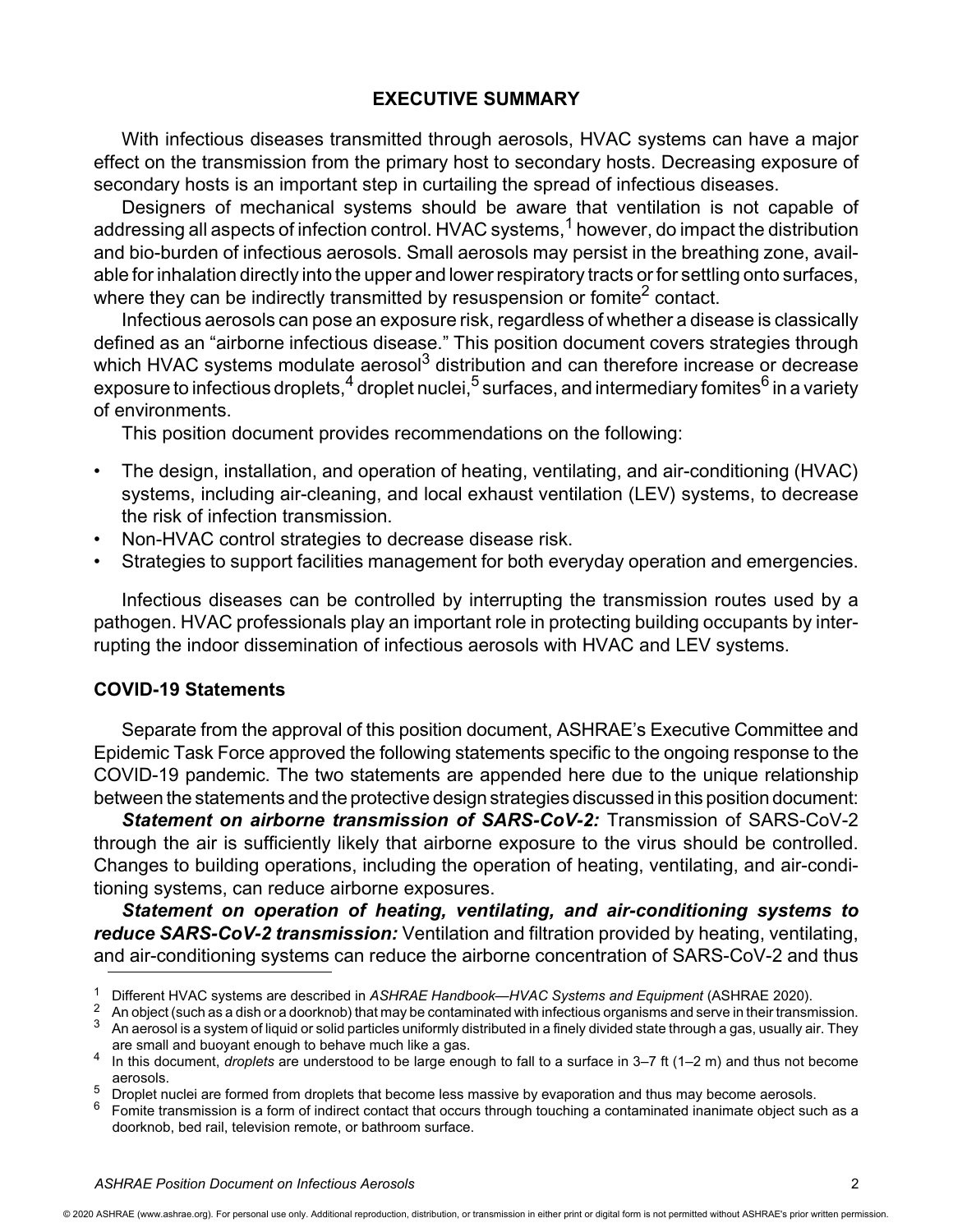the risk of transmission through the air. Unconditioned spaces can cause thermal stress to people that may be directly life threatening and that may also lower resistance to infection. In general, disabling of heating, ventilating, and air-conditioning systems is not a recommended measure to reduce the transmission of the virus.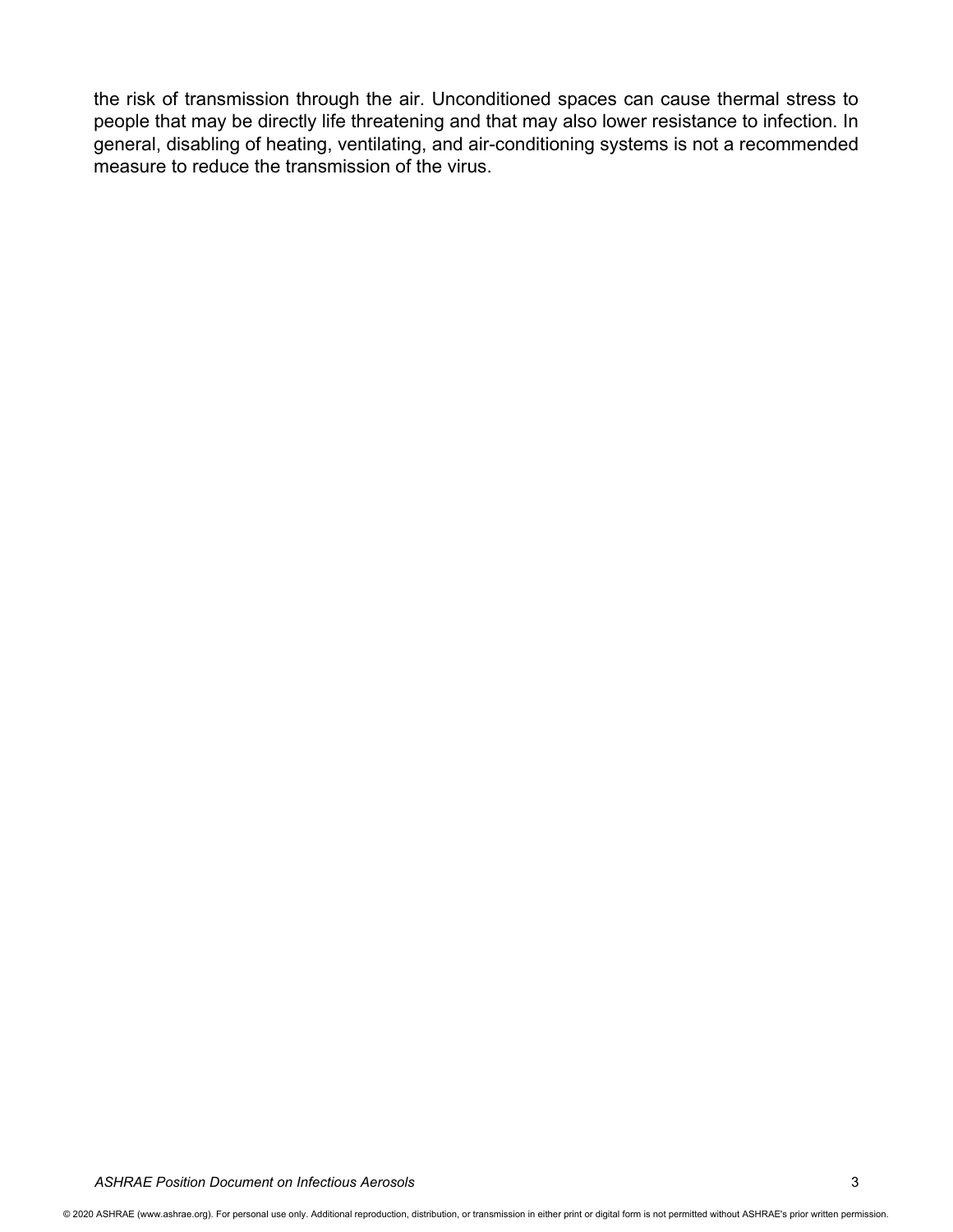## **1. THE ISSUE**

The potential for airborne dissemination of infectious pathogens is widely recognized, although there remains uncertainty about the relative importance of the various disease transmission routes, such as airborne, droplet, direct or indirect contact, and multimodal (a combination of mechanisms). Transmission of disease varies by pathogen infectivity, reservoirs, routes, and secondary host susceptibility (Roy and Milton 2004; Shaman and Kohn 2009; Li 2011). The variable most relevant for HVAC design and control is disrupting the transmission pathways of infectious aerosols.

Infection control professionals describe the chain of infection as a process in which a pathogen (a microbe that causes disease) is carried in an initial host or reservoir, gains access to a route of ongoing transmission, and with sufficient virulence finds a secondary susceptible host. Ventilation, filtration, and air distribution systems and disinfection technologies have the potential to limit airborne pathogen transmission through the air and thus break the chain of infection.

Building science professionals must recognize the importance of facility operations and ventilation systems in interrupting disease transmission. Non-HVAC measures for breaking the chain of infection, such as effective surface cleaning, contact and isolation precautions mandated by employee and student policies, and vaccination regimens, are effective strategies that are beyond the scope of this document. Dilution and extraction ventilation, pressurization, airflow distribution and optimization, mechanical filtration, ultraviolet germicidal irradiation (UVGI), and humidity control are effective strategies for reducing the risk of dissemination of infectious aerosols in buildings and transportation environments.

Although this position document is primarily applicable to viral and bacterial diseases that can use the airborne route for transmission from person to person, the principles of containment may also apply to infection from building reservoirs such as water systems with *Legionella spp.* and organic matter containing spores from mold (to the extent that the microorganisms are spread by the air). The first step in control of such diseases is to eliminate the source before it becomes airborne.

#### **2. BACKGROUND**

ASHRAE provides guidance and develop standards intended to mitigate the risk of infectious disease transmission in the built environment. Such documents provide engineering strategies for reducing the risk of disease transmission and therefore could be employed in a variety of other spaces, such as planes, trains, and automobiles.

This position document covers the dissemination of infectious aerosols and indirect transmission by resuspension but not direct-contact routes of transmission. *Direct contact* generally refers to bodily contact such as touching, kissing, sexual contact, contact with oral secretions or skin lesions and routes such as blood transfusions or intravenous injections.

### **2.1 Airborne Dissemination**

Pathogen dissemination through the air occurs through droplets and aerosols typically generated by coughing, sneezing, shouting, breathing, toilet flushing, some medical procedures, singing, and talking (Bischoff et al. 2013; Yan et al. 2018). The majority of larger emitted droplets are drawn by gravity to land on surfaces within about 3–7 ft (1–2 m) from the source (see Figure 1). General dilution ventilation and pressure differentials do not significantly influ-

<sup>© 2020</sup> ASHRAE [\(www.ashrae.org\). Fo](http://www.ashrae.org)r personal use only. Additional reproduction, distribution, or transmission in either print or digital form is not permitted without ASHRAE's prior written permission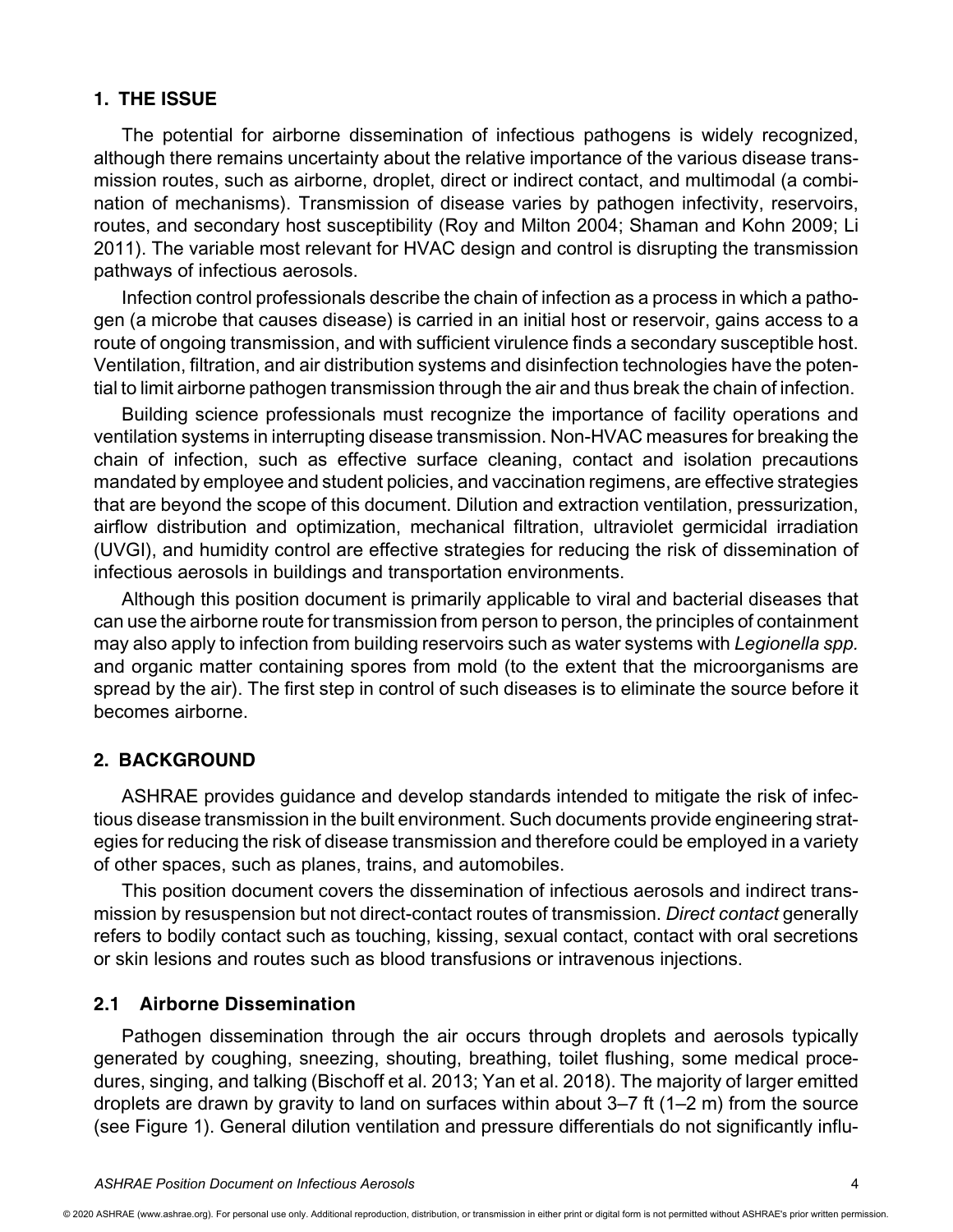

**Figure 1** (a) Comparative settling times by particle diameter for particles settling in still air (Baron n.d.) and (b) theoretical aerobiology of transmission of droplets and small airborne particles produced by an infected patient with an acute infection (courtesy Yuguo Li).

ence short-range transmission. Conversely, dissemination of smaller infectious aerosols, including droplet nuclei resulting from desiccation, can be affected by airflow patterns in a space in general and airflow patterns surrounding the source in particular. Of special interest are small aerosols (<10 µm), which can stay airborne and infectious for extended periods (several minutes, hours, or days) and thus can travel longer distances and infect secondary hosts who had no contact with the primary host.

Many diseases are known to have high transmission rates via larger droplets when susceptible individuals are within close proximity, about 3–7 ft (1–2 m) (Nicas 2009; Li 2011). Depending on environmental factors, these large (100 µm diameter) droplets may shrink by evaporation before they settle, thus becoming an aerosol (approximately <10 µm). The term *droplet nuclei* has been used to describe such desiccation of droplets into aerosols (Siegel et al. 2007). While ventilation systems cannot interrupt the rapid settling of large droplets, they can influence the transmission of droplet nuclei infectious aerosols. Directional airflow can create clean-to-dirty flow patterns and move infectious aerosols to be captured or exhausted.

## **3. PRACTICAL IMPLICATIONS FOR BUILDING OWNERS, OPERATORS, AND ENGINEERS**

Even the most robust HVAC system cannot control all airflows and completely prevent dissemination of an infectious aerosol or disease transmission by droplets or aerosols. An HVAC system's impact will depend on source location, strength of the source, distribution of the released aerosol, droplet size, air distribution, temperature, relative humidity, and filtration. Furthermore, there are multiple modes and circumstances under which disease transmission occurs. Thus, strategies for prevention and risk mitigation require collaboration among designers, owners, operators, industrial hygienists, and infection prevention specialists.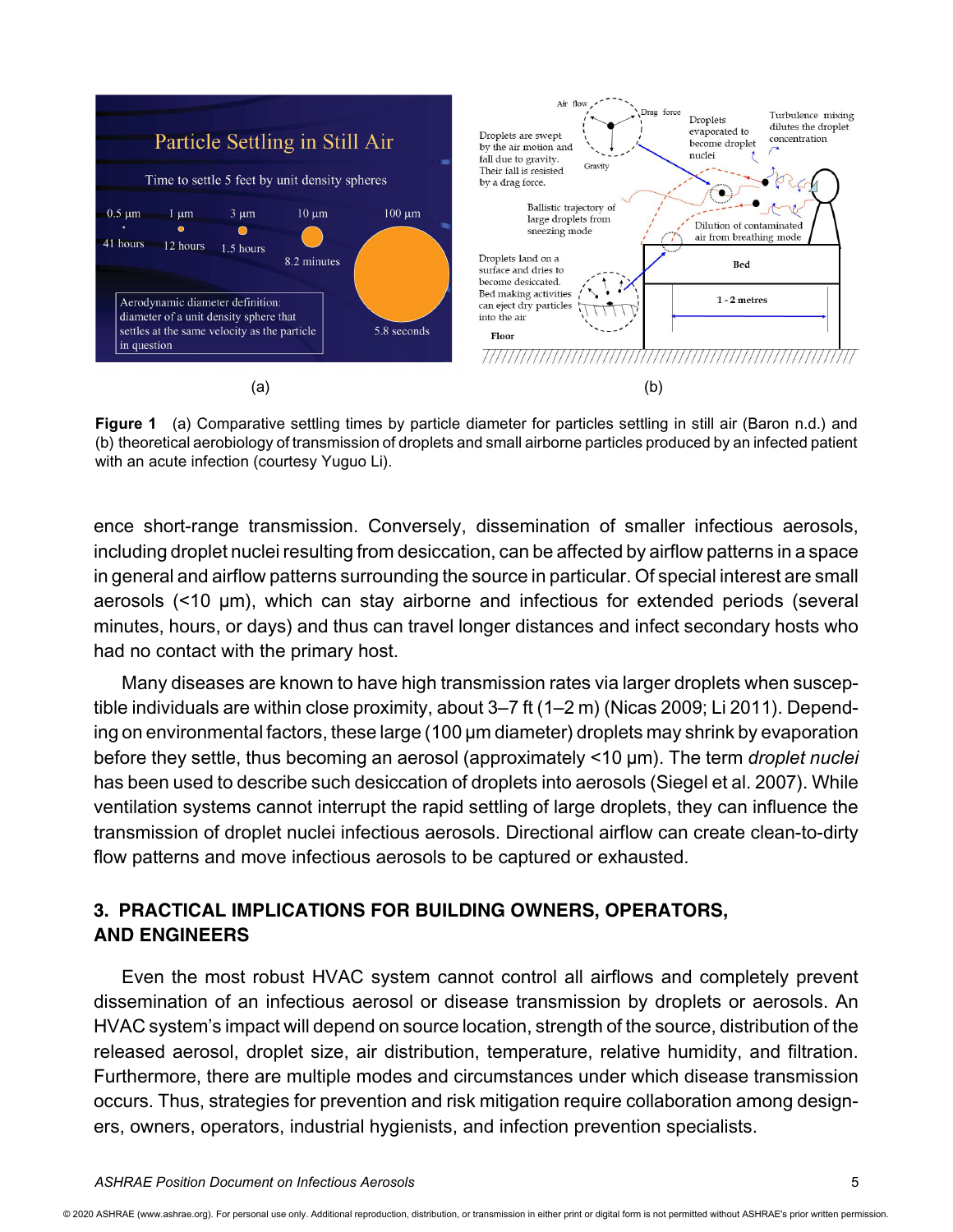## **3.1 Varying Approaches for Facility Type**

Healthcare facilities have criteria for ventilation design to mitigate airborne transmission of infectious diseases (ASHRAE 2013, 2017a, 2019a; FGI 2010); however, infections are also transmitted in ordinary occupancies in the community and not only in industrial or healthcare occupancies. ASHRAE provides general ventilation and air quality requirements in Standards 62.1, 62.2, and 170 (ASHRAE 2019a, 2019b, 2017a); ASHRAE does not provide specific requirements for infectious disease control in homes, schools, prisons, shelters, transportation, or other public facilities.

In healthcare facilities, most infection control interventions are geared at reducing direct or indirect contact transmission of pathogens. These interventions for limiting airborne transmission (Aliabadi et al. 2011) emphasize personnel education and surveillance of behaviors such as hand hygiene and compliance with checklist protocols and have largely been restricted to a relatively small list of diseases from pathogens that spread only through the air. Now that microbiologists understand that many pathogens can travel through both contact and airborne routes, the role of indoor air management has become critical to successful prevention efforts. In view of the broader understanding of flexible pathogen transmission modes, healthcare facilities now use multiple modalities simultaneously (measures that are referred to as *infection control bundles*) (Apisarnthanarak et al. 2009, 2010a, 2010b; Cheng et al. 2010). For example, in the cases of two diseases that clearly utilize airborne transmission, tuberculosis and measles, bundling includes administrative regulations, environmental controls, and personal protective equipment protocols in healthcare settings. This more comprehensive approach is needed to control pathogens, which can use both contact and airborne transmission pathways. Similar strategies may be appropriate for non-healthcare spaces, such as public transit and airplanes, schools, shelters, and prisons, that may also be subject to close contact of occupants.

Many buildings are fully or partially naturally ventilated. They may use operable windows and rely on intentional and unintentional openings in the building envelope. These strategies create different risks and benefits. Obviously, the airflow in these buildings is variable and unpredictable, as are the resulting air distribution patterns, so the ability to actively manage risk in such buildings is much reduced. However, naturally ventilated buildings can go beyond random opening of windows and be engineered intentionally to achieve ventilation strategies and thereby reduce risk from infectious aerosols. Generally speaking, designs that achieve higher ventilation rates will reduce risk. However, such buildings will be more affected by local outdoor air quality, including the level of allergens and pollutants within the outdoor air, varying temperature and humidity conditions, and flying insects. The World Health Organization has published guidelines for naturally ventilated buildings that should be consulted in such projects (Atkinson et al. 2009).

#### **3.2 Ventilation and Air-Cleaning Strategies**

The design and operation of HVAC systems can affect infectious aerosol transport, but they are only one part of an infection control bundle. The following HVAC strategies have the potential to reduce the risks of infectious aerosol dissemination: air distribution patterns, differential room pressurization, personalized ventilation, source capture ventilation, filtration (central or local), and controlling temperature and relative humidity. While UVGI is well researched and validated, many new technologies are not (ASHRAE 2018). (Evidence Level B)

Ventilation with effective airflow patterns (Pantelic and Tham 2013) is a primary infectious disease control strategy through dilution of room air around a source and removal of infectious

<sup>© 2020</sup> ASHRAE [\(www.ashrae.org\). Fo](http://www.ashrae.org)r personal use only. Additional reproduction, distribution, or transmission in either print or digital form is not permitted without ASHRAE's prior written permission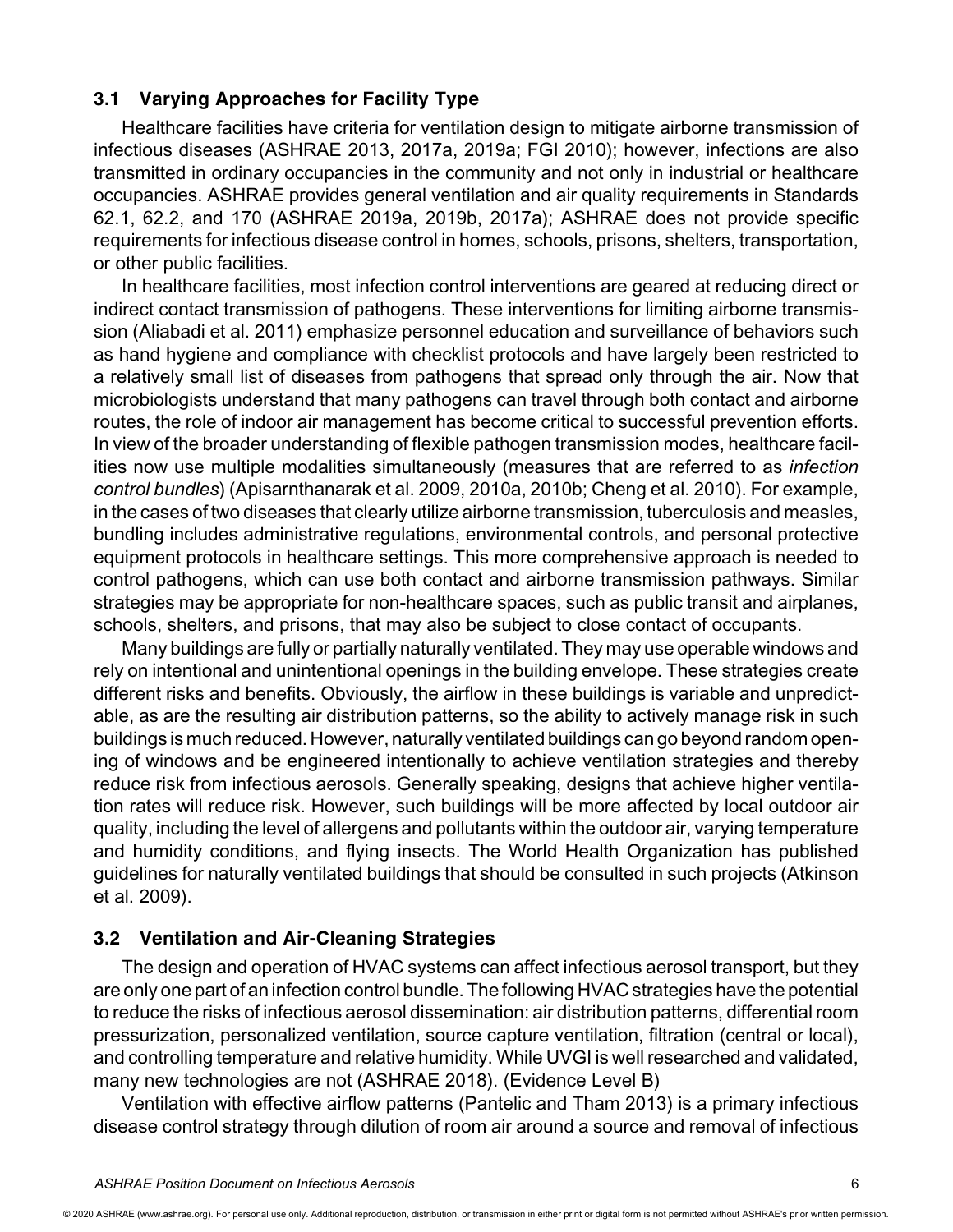agents (CDC 2005). However, it remains unclear by how much infectious particle loads must be reduced to achieve a measurable reduction in disease transmissions (infectious doses vary widely among different pathogens) and whether these reductions warrant the associated costs (Pantelic and Tham 2011; Pantelic and Tham 2012). (Evidence Level B)

Room pressure differentials and directional airflow are important for controlling airflow between zones in a building (CDC 2005; Siegel et al. 2007) (Evidence Level B). Some designs for airborne infection isolation rooms (AIIRs) incorporate supplemental dilution or exhaust/ capture ventilation (CDC 2005). Interestingly, criteria for AIIRs differ substantially between regions and countries in several ways, including air supply into anterooms, exhaust from space, and required amounts of ventilation air (Fusco et al. 2012; Subhash et al. 2013). A recent ASHRAE Research Project found convincing evidence that a properly configured and operated anteroom is an effective means to maintain pressure differentials and create containment in hospital rooms (Siegel et al. 2007; Mousavi et al. 2019). Where a significant risk of transmission of aerosols has been identified by infection control risk assessments, design of AIIRs should include anterooms. (Evidence Level A)

The use of highly efficient particle filtration in centralized HVAC systems reduces the airborne load of infectious particles (Azimi and Stephens 2013). This strategy reduces the transport of infectious agents from one area to another when these areas share the same central HVAC system through supply of recirculated air. When appropriately selected and deployed, single-space high-efficiency filtration units (either ceiling mounted or portable) can be highly effective in reducing/lowering concentrations of infectious aerosols in a single space. They also achieve directional airflow source control that provides exposure protection at the patient bedside (Miller-Leiden et al. 1996; Mead and Johnson 2004; Kujundzic et al. 2006; Mead et al. 2012; Dungi et al. 2015). Filtration will not eliminate all risk of transmission of airborne particulates because many other factors besides infectious aerosol concentration contribute to disease transmission. (Evidence Level A)

The entire ultraviolet (UV) spectrum can kill or inactivate microorganisms, but UV-C energy (in the wavelengths from 200 to 280 nm) provides the most germicidal effect, with 265 nm being the optimum wavelength. The majority of modern UVGI lamps create UV-C energy at a nearoptimum 254 nm wavelength. UVGI inactivates microorganisms by damaging the structure of nucleic acids and proteins with the effectiveness dependent upon the UV dose and the susceptibility of the microorganism. The safety of UV-C is well known. It does not penetrate deeply into human tissue, but it can penetrate the very outer surfaces of the eyes and skin, with the eyes being most susceptible to damage. Therefore, shielding is needed to prevent direct exposure to the eyes. While *ASHRAE Position Document on Filtration and Air Cleaning* (2018) does not make a recommendation for or against the use of UV energy in air systems for minimizing the risks from infectious aerosols, Centers for Disease Control and Prevention (CDC) has approved UVGI as an adjunct to filtration for reduction of tuberculosis risk and has published a guideline on its application (CDC 2005, 2009).<sup>7</sup> (Evidence Level A)

Personalized ventilation systems that provide local exhaust source control and/or supply 100% outdoor, highly filtered, or UV-disinfected air directly to the occupant's breathing zone (Cermak et al. 2006; Bolashikov et al., 2009; Pantelic et al. 2009, 2015; Licina et al. 2015a, 2015b) may offer protection against exposure to contaminated air. Personalized ventilation may be effective against aerosols that travel both long distances as well as short ranges (Li 2011).

In addition to UVGI, optical radiation in longer wavelengths as high as 405 nm is an emerging disinfection technology that may also have useful germicidal effectiveness.

<sup>© 2020</sup> ASHRAE [\(www.ashrae.org\). Fo](http://www.ashrae.org)r personal use only. Additional reproduction, distribution, or transmission in either print or digital form is not permitted without ASHRAE's prior written permission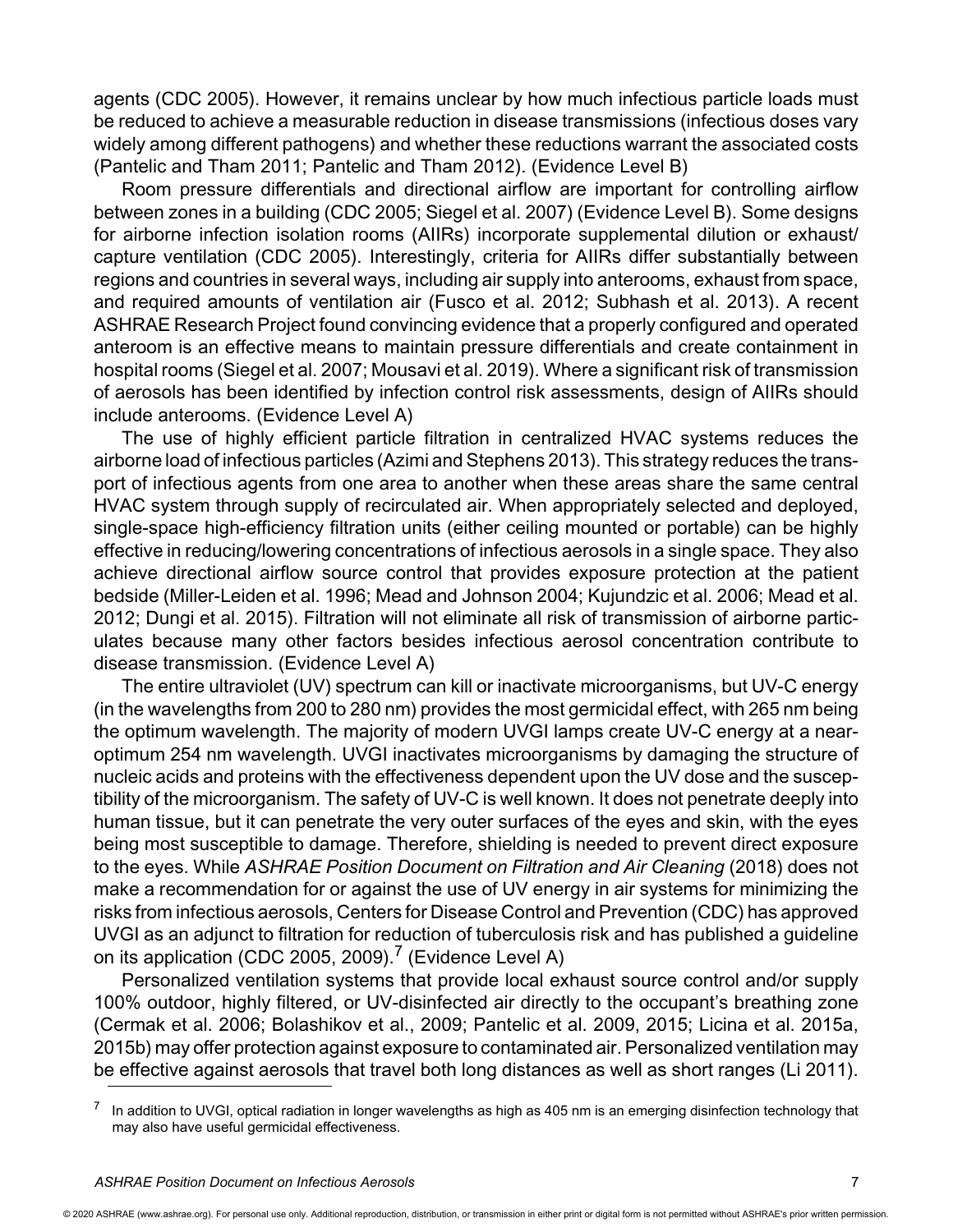Personalized ventilation systems, when coupled with localized or personalized exhaust devices, further enhance the overall ability to mitigate exposure in breathing zones, as seen from both experimental and computational fluid dynamics (CFD) studies in healthcare settings (Yang et al. 2013, 2014, 2015a, 2015b; Bolashikov et al. 2015; Bivolarova et al. 2016). However, there are no known epidemiological studies that demonstrate a reduction in infectious disease transmission. (Evidence Level B)

Advanced techniques such as computational fluid dynamics (CFD) analysis, if performed properly with adequate expertise, can predict airflow patterns and probable flow paths of airborne contaminants in a space. Such analyses can be employed as a guiding tool during the early stages of a design cycle (Khankari 2016, 2018a, 2018b, 2018c).

## **3.3 Temperature and Humidity**

HVAC systems are typically designed to control temperature and humidity, which can in turn influence transmissibility of infectious agents. Although HVAC systems can be designed to control relative humidity (RH), there are practical challenges and potential negative effects of maintaining certain RH set points in all climate zones. However, while the weight of evidence at this time (Derby et al. 2016), including recent evidence using metagenomic analysis (Taylor and Tasi 2018), suggests that controlling RH reduces transmission of certain airborne infectious organisms, including some strains of influenza, this position document encourages designers to give careful consideration to temperature and RH.

In addition, immunobiologists have correlated mid-range humidity levels with improved mammalian immunity against respiratory infections (Taylor and Tasi 2018). Mousavi et al. (2019) report that the scientific literature generally reflects the most unfavorable survival for microorganisms when the RH is between 40% and 60% (Evidence Level B). Introduction of water vapor to the indoor environment to achieve the mid-range humidity levels associated with decreased infections requires proper selection, operation, and maintenance of humidification equipment. Cold winter climates require proper building insulation to prevent thermal bridges that can lead to condensation and mold growth (ASHRAE 2009). Other recent studies (Taylor and Tasi 2018) identified RH as a significant driver of patient infections. These studies showed that RH below 40% is associated with three factors that increase infections. First, as discussed previously, infectious aerosols emitted from a primary host shrink rapidly to become droplet nuclei, and these dormant yet infectious pathogens remain suspended in the air and are capable of traveling great distances. When they encounter a hydrated secondary host, they rehydrate and are able to propagate the infection. Second, many viruses and bacteria are anhydrous resistant (Goffau et al. 2009; Stone et al. 2016) and actually have increased viability in low-RH conditions. And finally, immunobiologists have now clarified the mechanisms through which ambient RH below 40% impairs mucus membrane barriers and other steps in immune system protection (Kudo et al. 2019). (Evidence Level B)

This position document does not make a definitive recommendation on indoor temperature and humidity set points for the purpose of controlling infectious aerosol transmission. Practitioners may use the information herein to make building design and operation decisions on a case-by-case basis.

## **3.4 Emerging Pathogens and Emergency Preparedness**

Disease outbreaks (i.e., epidemics and pandemics) are increasing in frequency and reach. Pandemics of the past have had devastating effects on affected populations. Novel microor-

<sup>© 2020</sup> ASHRAE [\(www.ashrae.org\). Fo](http://www.ashrae.org)r personal use only. Additional reproduction, distribution, or transmission in either print or digital form is not permitted without ASHRAE's prior written permission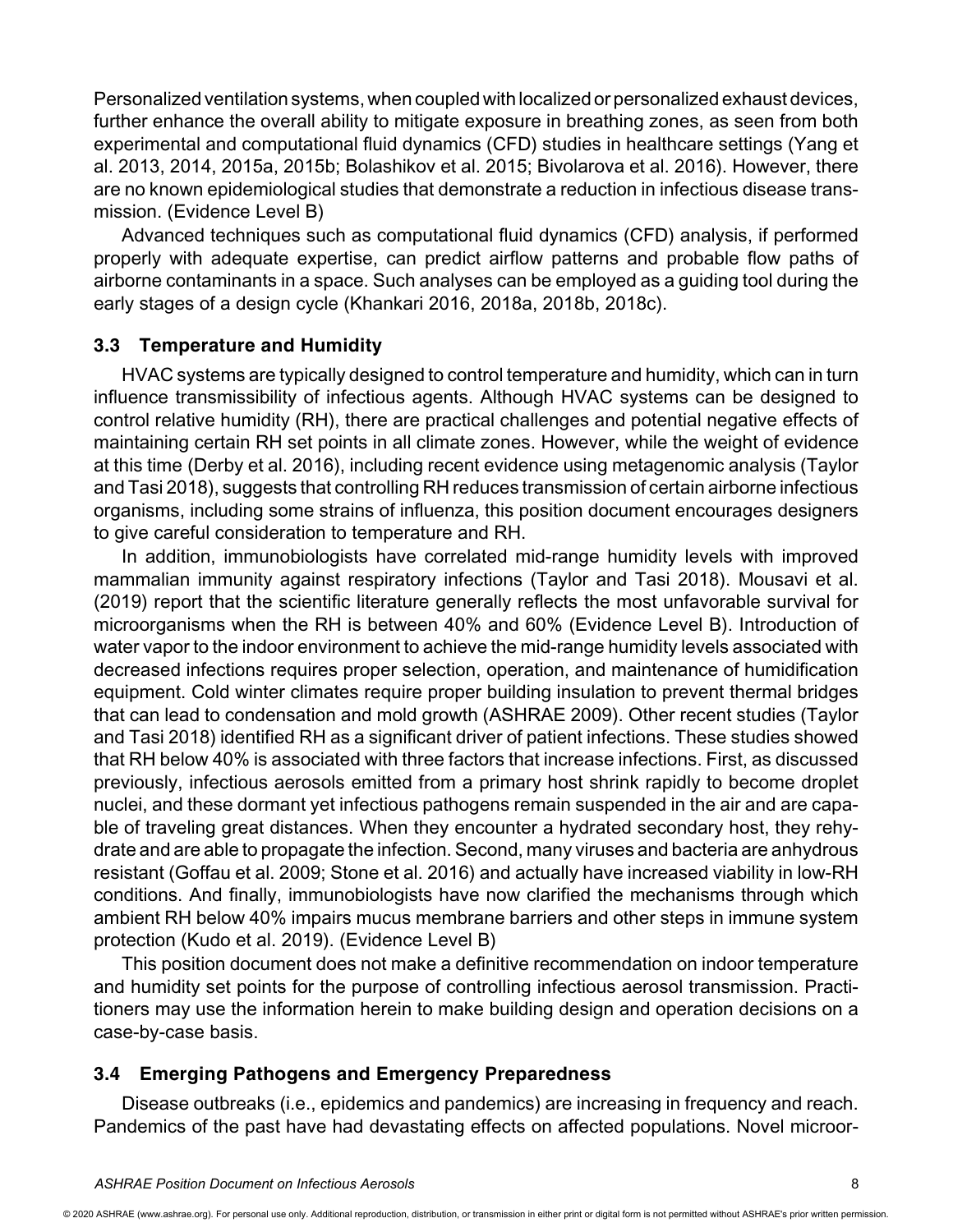ganisms that can be disseminated by infectious aerosols necessitate good design, construction, commissioning, maintenance, advanced planning, and emergency drills to facilitate fast action to mitigate exposure. In many countries, common strategies include naturally ventilated buildings and isolation. Control banding is a risk management strategy that should be considered for applying the hierarchy of controls to emerging pathogens, based on the likelihood and duration of exposure and the infectivity and virulence of the pathogen (Sietsema 2019) (Evidence Level B). Biological agents that may be used in terrorist attacks are addressed elsewhere (USDHHS 2002, 2003).

## **4. CONCLUSIONS AND RECOMMENDATIONS**

Infectious aerosols can be disseminated through buildings by pathways that include air distribution systems and interzone airflows. Various strategies have been found to be effective at controlling transmission, including optimized airflow patterns, directional airflow, zone pressurization, dilution ventilation, in-room air-cleaning systems, general exhaust ventilation, personalized ventilation, local exhaust ventilation at the source, central system filtration, UVGI, and controlling indoor temperature and relative humidity. Design engineers can make an essential contribution to reducing infectious aerosol transmission through the application of these strategies. Research on the role of airborne dissemination and resuspension from surfaces in pathogen transmission is rapidly evolving. Managing indoor air to control distribution of infectious aerosols is an effective intervention which adds another strategy to medical treatments and behavioral interventions in disease prevention.

## **4.1 ASHRAE's Positions**

- HVAC design teams for facilities of all types should follow, as a minimum, the latest published standards and guidelines and good engineering practice. Based on risk assessments or owner project requirements, designers of new and existing facilities could go beyond the minimum requirements of these standards, using techniques covered in various ASHRAE publications, including the ASHRAE Handbook volumes, Research Project final reports, papers and articles, and design guides, to be even better prepared to control the dissemination of infectious aerosols.
- Mitigation of infectious aerosol dissemination should be a consideration in the design of all facilities, and in those identified as high-risk facilities the appropriate mitigation design should be incorporated.
- The design and construction team, including HVAC designers, should engage in an integrated design process in order to incorporate the appropriate infection control bundle in the early stages of design.
- Based on risk assessments, buildings and transportation vehicles should consider designs that promote cleaner airflow patterns for providing effective flow paths for airborne particulates to exit spaces to less clean zones and use appropriate air-cleaning systems. (Evidence Level A)
- Where a significant risk of transmission of aerosols has been identified by infection control risk assessments, design of AIIRs should include anterooms. (Evidence Level A)

<sup>© 2020</sup> ASHRAE [\(www.ashrae.org\). Fo](http://www.ashrae.org)r personal use only. Additional reproduction, distribution, or transmission in either print or digital form is not permitted without ASHRAE's prior written permission.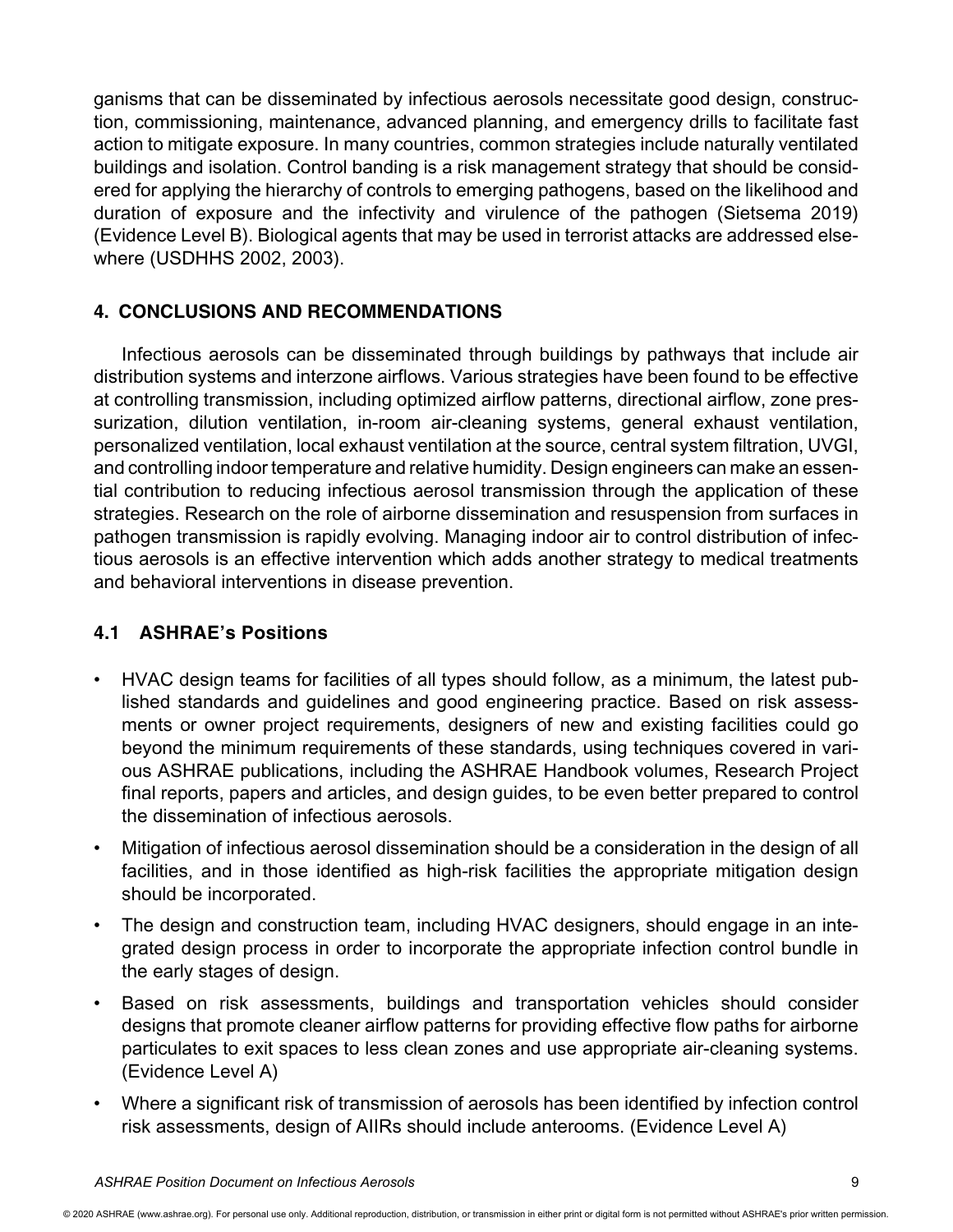- Based on risk assessments, the use of specific HVAC strategies supported by the evidence-based literature should be considered, including the following:
	- Enhanced filtration (higher minimum efficiency reporting value [MERV] filters over code minimums in occupant-dense and/or higher-risk spaces) (Evidence Level A)
	- Upper-room UVGI (with possible in-room fans) as a supplement to supply airflow (Evidence Level A)
	- Local exhaust ventilation for source control (Evidence Level A)
	- Personalized ventilation systems for certain high-risk tasks (Evidence Level B)
	- Portable, free-standing high-efficiency particulate air (HEPA) filters (Evidence Level B)
	- Temperature and humidity control (Evidence Level B)
- Healthcare buildings<sup>8</sup> should consider design and operation to do the following:
	- Capture expiratory aerosols with headwall exhaust, tent or snorkel with exhaust, floorto-ceiling partitions with door supply and patient exhaust, local air HEPA-grade filtration.
	- Exhaust toilets and bed pans (a must).
	- Maintain temperature and humidity as applicable to the infectious aerosol of concern.
	- Deliver clean air to caregivers.
	- Maintain negatively pressurized intensive care units (ICUs) where infectious aerosols may be present.
	- Maintain rooms with infectious aerosol concerns at negative pressure.
	- Provide 100% exhaust of patient rooms.
	- Use UVGI.
	- Increase the outdoor air change rate (e.g., increase patient rooms from 2 to 6 ach).
	- Establish HVAC contributions to a patient room turnover plan before reoccupancy.
- Non-healthcare buildings should have a plan for an emergency response. The following modifications to building HVAC system operation should be considered:
	- Increase outdoor air ventilation (disable demand-controlled ventilation and open outdoor air dampers to 100% as indoor and outdoor conditions permit).
	- Improve central air and other HVAC filtration to MERV-13 (ASHRAE 2017b) or the highest level achievable.
	- Keep systems running longer hours (24/7 if possible).
	- Add portable room air cleaners with HEPA or high-MERV filters with due consideration to the clean air delivery rate (AHAM 2015).
	- Add duct- or air-handling-unit-mounted, upper room, and/or portable UVGI devices in connection to in-room fans in high-density spaces such as waiting rooms, prisons, and shelters.
	- Maintain temperature and humidity as applicable to the infectious aerosol of concern.
	- Bypass energy recovery ventilation systems that leak potentially contaminated exhaust air back into the outdoor air supply.
- Design and build inherent capabilities to respond to emerging threats and plan and practice for them. (Evidence Level B)

<sup>&</sup>lt;sup>8</sup> It is assumed that healthcare facilities already have emergency response plans.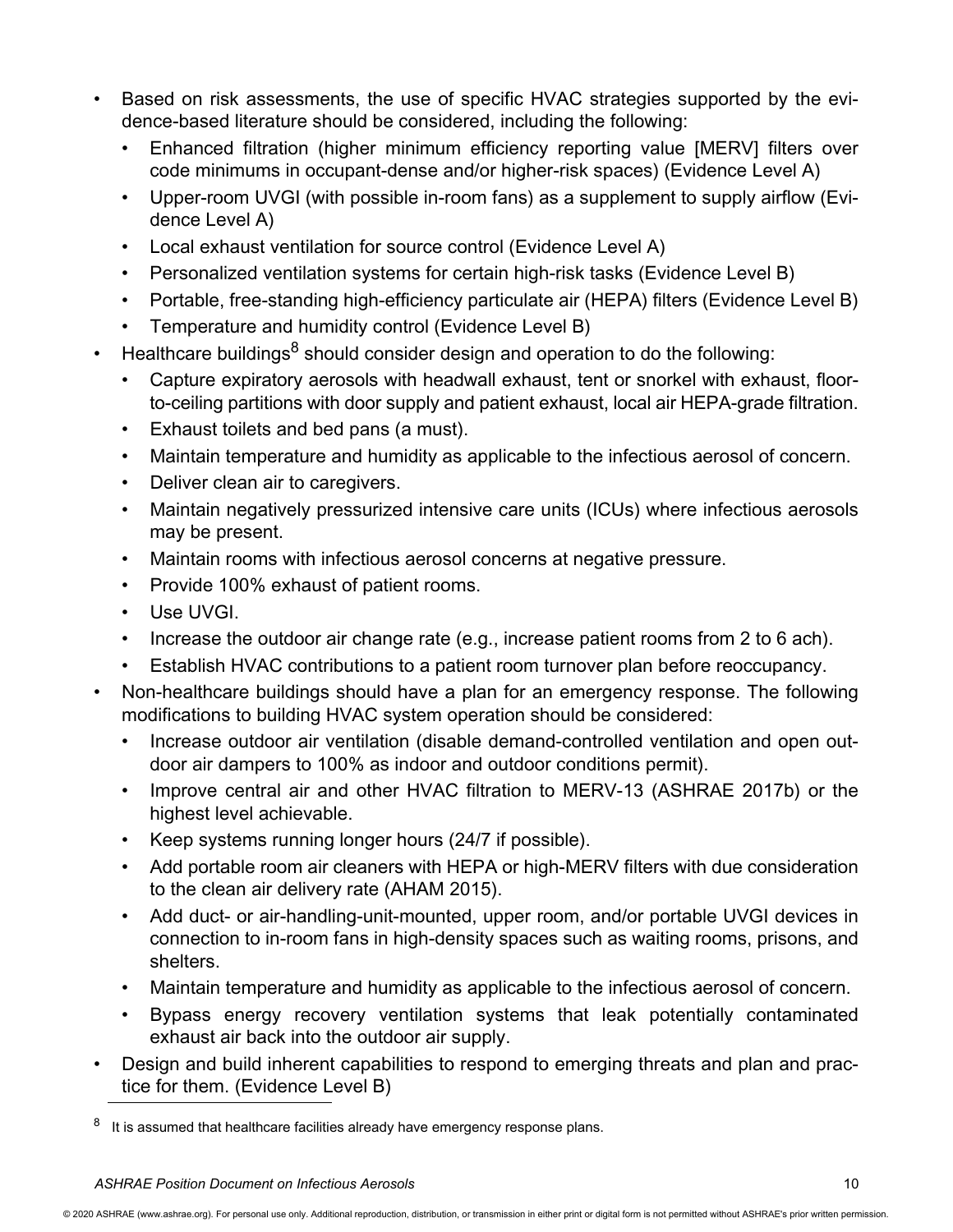## **4.2 ASHRAE's Commitments**

- Address research gaps with future research projects, including those on the following topics:
	- Investigating and developing source generation variables for use in an updated ventilation rate procedure
	- Understanding the impacts of air change rates in operating rooms on patient outcomes
	- Determining the effectiveness of location of supply, return, and exhaust registers in patient rooms
	- Conducting controlled interventional studies to quantify the relative airborne infection control performance and cost-effectiveness of specific engineering strategies, individually and in combination, in field applications of high-risk occupancies
	- Evaluating and comparing options to create surge airborne isolation space and temporary negative pressure isolation space and the impacts on overall building operation
	- Understanding the appropriate application of humidity and temperature control strategies across climate zones on infectious aerosol transmission
	- Investigating how control banding techniques can be applied to manage the risk of infectious aerosol dissemination
- Partner with infection prevention, infectious disease, and occupational health experts and building owners to evaluate emerging control strategies and provide evidence-based recommendations.
- Educate stakeholders and disseminate best practices.
- Create a database to track and share knowledge on effective, protective engineering design strategies.
- Update standards and guidelines to reflect protective evidence-based strategies.

# **5. REFERENCES**

- AHAM. 2015. ANSI/AHAM AC-1-2015, *Method For Measuring Performance Of Portable Household Electric Room Air Cleaners*. Washington, DC: Association of Home Appliance Manufacturers.
- Aliabadi, A.A., S.N. Rogak, K.H. Bartlett, and S.I. Green. 2011. Preventing airborne disease transmission: Review of methods for ventilation design in health care facilities. *Advances in Preventive Medicine*. Article ID 12406. DOI: 10.4061/2011/124064.
- Apisarnthanarak, A., P. Apisarnthanarak, B. Cheevakumjorn, and L.M. Mundy. 2009. Intervention with an infection control bundle to reduce transmission of influenza-like illnesses in a Thai preschool. *Infection Control and Hospital Epidemiology* 30(9):817– 22. DOI: 10.1086/599773.
- Apisarnthanarak, A., P. Apisarnthanarak, B. Cheevakumjorn, and L.M. Mundy. 2010a. Implementation of an infection control bundle in a school to reduce transmission of influenza-like illness during the novel influenza A 2009 H1N1 pandemic. *Infection Control and Hospital Epidemiology* 31(3):310–11. DOI: 10.1086/651063.
- Apisarnthanarak, A., T.M. Uyeki, P. Puthavathana, R. Kitphati, and L.M. Mundy. 2010b. Reduction of seasonal influenza transmission among healthcare workers in an intensive care unit: A 4-year intervention study in Thailand. *Infection Control and Hospital Epidemiology* 31(10):996–1003. DOI: 10.1086/656565.
- ASHRAE. 2009. *Indoor Air Quality Guide: Best Practices for Design, Construction and Commissioning*. Atlanta: ASHRAE.

<sup>© 2020</sup> ASHRAE [\(www.ashrae.org\). Fo](http://www.ashrae.org)r personal use only. Additional reproduction, distribution, or transmission in either print or digital form is not permitted without ASHRAE's prior written permission.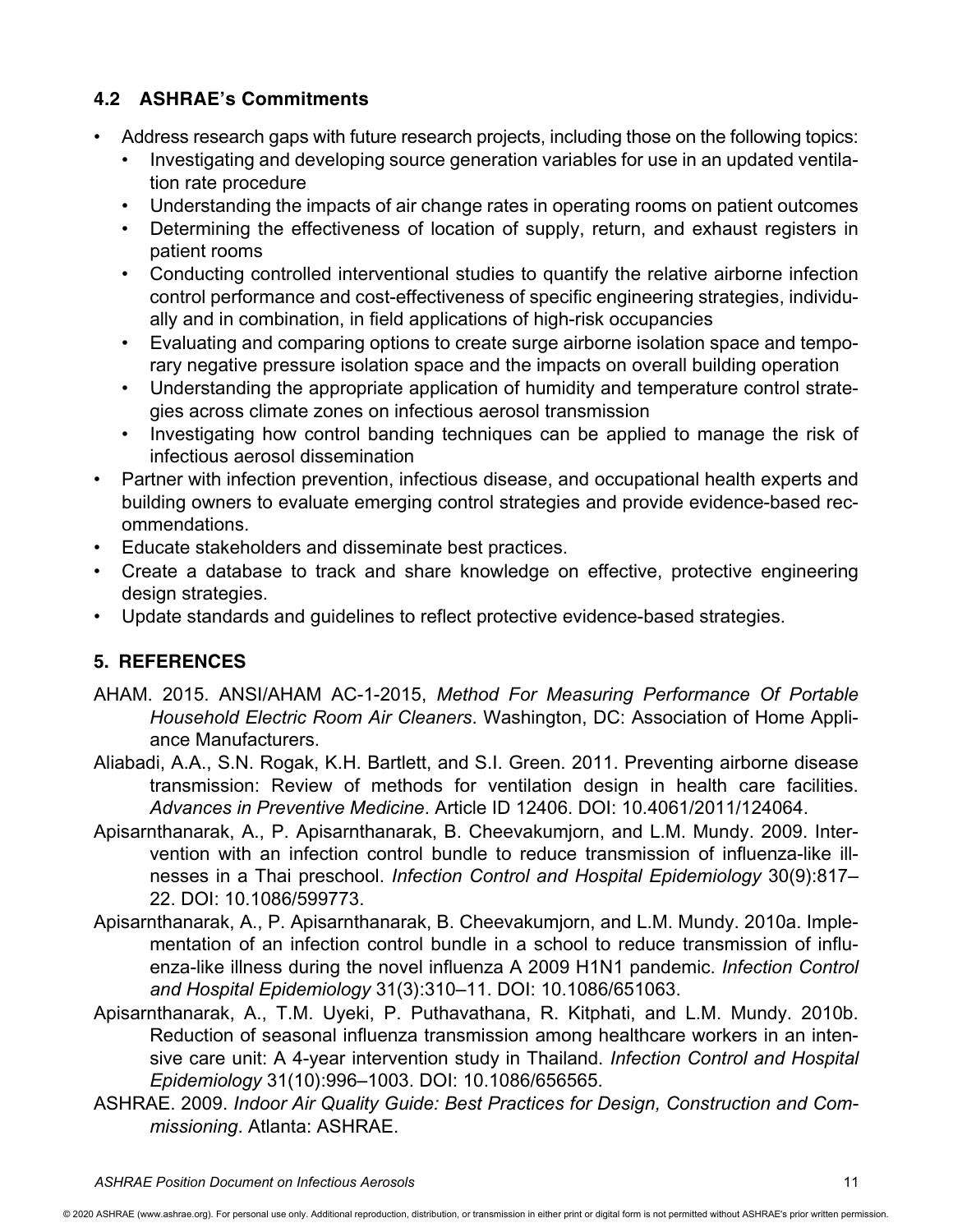ASHRAE. 2013. *HVAC Design Manual for Hospitals and Clinics*, 2d ed. Atlanta: ASHRAE.

- ASHRAE. 2017a. ANSI/ASHRAE/ASHE Standard 170-2017, *Ventilation of Health Care Facilities*. Atlanta: ASHRAE.
- ASHRAE. 2017b. ANSI/ASHRAE Standard 52.2-2017, *Method of Testing General Ventilation Air- Cleaning Devices for Removal Efficiency by Particle Size*. Atlanta: ASHRAE.
- ASHRAE. 2018. *ASHRAE Position Document on Filtration and Air-Cleaning*. Atlanta: ASHRAE. [www.ashrae.org/file%20library/about/position%20documents/filtration-an](http://www.ashrae.org/file%20library/about/position%20documents/filtration-and-air-cleaning-pd.pdf)d[air-cleaning-pd.pdf.](http://www.ashrae.org/file%20library/about/position%20documents/filtration-and-air-cleaning-pd.pdf)
- ASHRAE. 2019a. ANSI/ASHRAE Standard 62.1-2019, *Ventilation for Acceptable Indoor Air Quality*. Atlanta: ASHRAE.
- ASHRAE. 2019b. ANSI/ASHRAE Standard 62.2-2019, *Ventilation and Acceptable Indoor Air Quality in Low-Rise Residential Buildings*. Atlanta: ASHRAE.
- ASHRAE. 2020. *ASHRAE Handbook—HVAC Systems and Equipment*. Atlanta: ASHRAE.
- Atkinson J., Y. Chartier, C.L. Pessoa-Silva, P. Jensen, and W.H. Seto. 2009. *Natural Ventilation for Infection Control in Health-Care Settings*. Geneva: World Health Organization. [www.who.int/water\\_sanitation\\_health/publications/natural\\_ventilation/en.](http://www.who.int/water_sanitation_health/publications/natural_ventilation/en)
- Azimi, P., and B. Stephens. 2013. HVAC filtration for controlling infectious airborne disease transmission in indoor environments: Predicting risk reductions and operational costs. *Building and Environment* 70:150–60.
- Baron, P. n.d. Generation and Behavior of Airborne Particles (Aerosols). Presentation published at CDC/NIOSH Topic Page: Aerosols, National Institute for Occupational Safety and Health, Centers for Disease Control and Prevention, Public Health Service, U.S. Department of Health and Human Services, Cincinnati, OH. [www.cdc.gov/niosh/top](http://www.cdc.gov/niosh/topics/aerosols/pdfs/Aerosol_101.pdf)[ics/aerosols/pdfs/Aerosol\\_101.pdf.](http://www.cdc.gov/niosh/topics/aerosols/pdfs/Aerosol_101.pdf)
- Bischoff, W.E., K. Swett, I. Leng, and T.R. Peters. 2013. Exposure to influenza virus aerosols during routine patient care. *Journal of Infectious Diseases* 207(7):1037–46. DOI: 10.1093/infdis/jis773.
- Bivolarova, M.P., A.K. Melikov, C. Mizutani, K. Kajiwara, and Z.D. Bolashikov. 2016. Bed-integrated local exhaust ventilation system combined with local air cleaning for improved IAQ in hospital patient rooms. *Building and Environment* 100:10–18.
- Bolashikov, Z.D., A.K. Melikov, and M. Krenek. 2009. Improved performance of personalized ventilation by control of the convection flow around occupant body. *ASHRAE Transactions* 115(2):421–31.
- Bolashikov, Z.D., M. Barova, and A.K. Melikov. 2015. Wearable personal exhaust ventilation: Improved indoor air quality and reduced exposure to air exhaled from a sick doctor. *Science and Technology for the Built Environment* 21(8):1117–25.
- Burns, P.B., R.J. Rohrich, and K.C. Chung. 2011. Levels of evidence and their role in evidence-based medicine. *Plast Reconstr Surg* 128(1):305–10.
- CDC. 2005. *Guidelines for Preventing the Transmission of* Mycobacterium tuberculosis *in Health-Care Settings*. Morbidity and Mortality Weekly Report (MMWR) 54(RR17):1– 140. Atlanta: Centers for Disease Control and Prevention. [www.cdc.gov/mmwr/pre](http://www.cdc.gov/mmwr/preview/mmwrhtml/rr5417a1.htm)[view/mmwrhtml/rr5417a1.htm.](http://www.cdc.gov/mmwr/preview/mmwrhtml/rr5417a1.htm)
- CDC. 2009. *Environmental Control for Tuberculosis: Basic Upper-Room Ultraviolet Germicidal Irradiation Guidelines for Healthcare Settings*. Atlanta: Centers for Disease Control and Prevention. [www.cdc.gov/niosh/docs/2009-105/pdfs/2009-105.pdf.](http://www.cdc.gov/niosh/docs/2009-105/pdfs/2009-105.pdf)

<sup>© 2020</sup> ASHRAE [\(www.ashrae.org\). Fo](http://www.ashrae.org)r personal use only. Additional reproduction, distribution, or transmission in either print or digital form is not permitted without ASHRAE's prior written permission.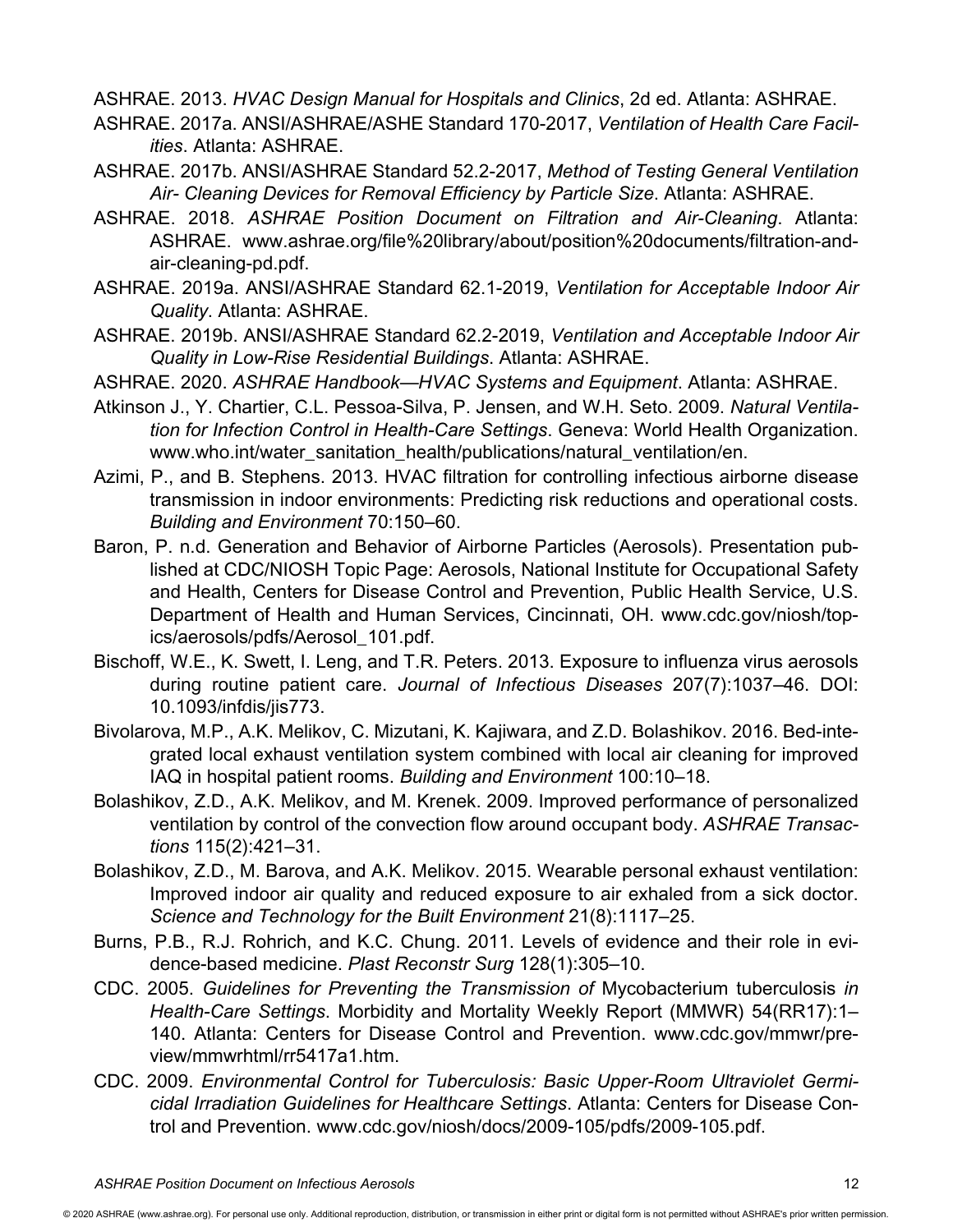- Cermak, R., A.K. Melikov, L. Forejt, and O. Kovar. 2006. Performance of personalized ventilation in conjunction with mixing and displacement ventilation. *HVAC&R Research* 12(2):295–311.
- Cheng, V.C., J.W. Tai, L.M. Wong, J.F. Chan, I.W. Li, K.K. To, I.F. Hung, K.H. Chan, P.L. Ho, and K.Y. Yuen. 2010. Prevention of nosocomial transmission of swine-origin pandemic influenza virus A/H1N1 by infection control bundle. *Journal of Hospital Infection* 74(3):271–77. DOI: 10.1016/j.jhin.2009.09.009.
- Derby, M., S. Eckels, G. Hwang, B. Jones, R. Maghirang, and D. Shulan. 2016. *Update the Scientific Evidence for Specifying Lower Limit Relative Humidity Levels for Comfort, Health and IEQ in Occupied Spaces*. ASHRAE Research Report 1630. Atlanta: ASHRAE.
- Dungi, S.R., U. Ghia, K.R. Mead, and M. Gressel. 2015. Effectiveness of a local ventilation/filtration intervention for health-care worker exposure reduction to airborne infection in a hospital room. Paper no. CH-15-C017. *2015 ASHRAE Winter Conference—Papers* [download].
- FGI. 2010. *Guidelines for Design and Construction of Health Care Facilities*. St Louis, MO: Facility Guidelines Institute.
- Fusco, F.M., S. Schilling, G. De Iaco, H.R. Brodt, P. Brouqui, H.C. Maltezou, B. Bannister, R. Gottschalk, G. Thomson, V. Puro, and G. Ippolito. 2012. Infection control management of patients with suspected highly infectious diseases in emergency departments: Data from a survey in 41 facilities in 14 European countries. *BMC Infectious Diseases* January 28:12–27.
- de Goffau, M.C., X. Yang, J.M. van Dijl, and H.J. Harmsen. 2009. Bacterial pleomorphism and competition in a relative humidity gradient. *Environmental Microbiology* 11(4):809–22. DOI: 10.1111/j.1462-2920.2008.01802.x.
- Khankari, K. 2016. Airflow path matters: Patient room HVAC. *ASHRAE Journal* 58(6.
- Khankari, K. 2018a. Analysis of spread index: A measure of laboratory ventilation effectiveness. Paper no. HO-18-C043. *2018 ASHRAE Annual Conference—Papers* [download].
- Khankari, K. 2018b. CFD analysis of hospital operating room ventilation system part I: Analysis of air change rates. *ASHRAE Journal* 60(5).
- Khankari, K. 2018c. CFD analysis of hospital operating room ventilation system part II: Analyses of HVAC configurations. *ASHRAE Journal* 60(6).
- Kudo, E., E. Song, L.J. Yockey, T. Rakib, P.W. Wong, R.J. Homer, and A. Iwasaki. 2019. Low ambient humidity impairs barrier function, innate resistance against influenza infection. *PNAS* 116(22):10905–10. [https://doi.org/10.1073/pnas.1902840116.](https://doi.org/10.1073/pnas.1902840116)
- Kujundzic, E., F. Matalkah, D.J. Howard, M. Hernandez, and S.L. Miller. 2006. Air cleaners and upper-room air UV germicidal irradiation for controlling airborne bacteria and fungal spores. *Journal of Occupational and Environmental Hygiene* 3:536–46.
- Lax, S., and J.A. Gilbert. 2015. Hospital-associated microbiota and implications for nosocomial infections. *Trends in Molecular Medicine* 21(7):427-32. [www.sciencedirect.com/](http://www.sciencedirect.com/science/article/abs/pii/S147149141500074X) [science/article/abs/pii/S147149141500074X.](http://www.sciencedirect.com/science/article/abs/pii/S147149141500074X)
- Lax, S., D. Smith, N. Sangwan, K. Handley, P. Larsen, M. Richardson, S. Taylor, E. Landon, J. Alverdy, J. Siegel, B. Stephens, R. Knight, and J.A. Gilbert. 2017. Colonization and Succession of Hospital-Associated Microbiota. Sci Transl Med. 9(391):eaah6500. DOI: 10.1126/scitranslmed.aah6500. [www.ncbi.nlm.nih.gov/pmc/articles/PMC5706123.](http://www.ncbi.nlm.nih.gov/pmc/articles/PMC5706123)

<sup>© 2020</sup> ASHRAE [\(www.ashrae.org\). Fo](http://www.ashrae.org)r personal use only. Additional reproduction, distribution, or transmission in either print or digital form is not permitted without ASHRAE's prior written permission.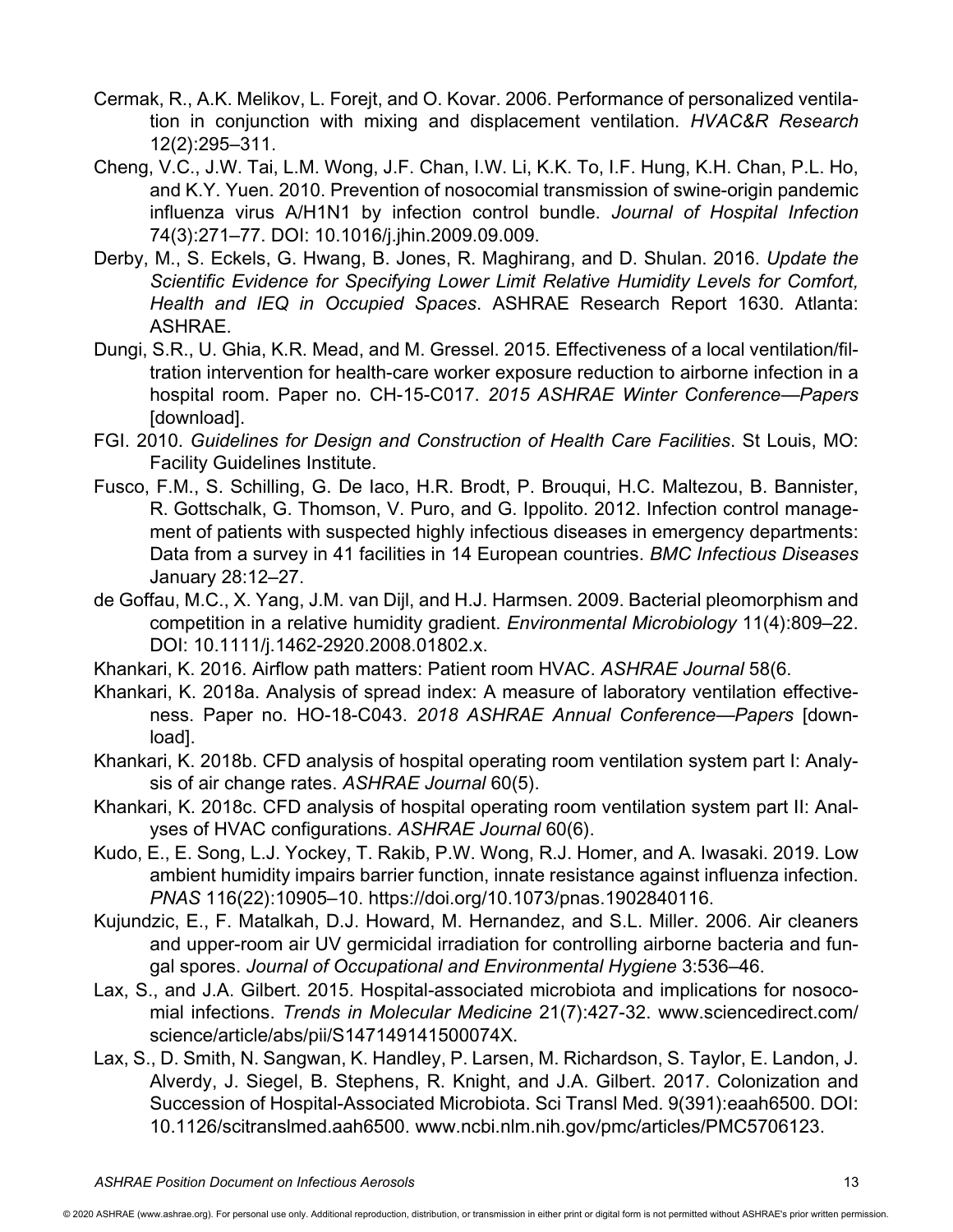- Licina, D., A. Melikov, C. Sekhar, and K.W. Tham. 2015a. Human convective boundary layer and its interaction with room ventilation flow. *Indoor Air* 25(1):21–35. DOI:10.1111/ ina.12120.
- Licina, D., A. Melikov, J. Pantelic, C. Sekhar, and K.W. Tham. 2015b. Human convection flow in spaces with and without ventilation: Personal exposure to floor-released particles and cough-released droplets. *Indoor Air* 25(6):672–82. DOI:10.1111/ina.12177.
- Li, Y. 2011. The secret behind the mask. (Editorial.) *Indoor Air* 21(2):89–91.
- Mead, K., and D. Johnson. 2004. An evaluation of portable high-efficiency particulate air filtration for expedient patient isolation in epidemic and emergency response. *Annals of Emergency Medicine* 44(6):635–45.
- Mead, K.R., A. Feng, D. Hammond, and S. Shulman. 2012. *In-depth report: Expedient methods for surge airborne isolation within healthcare settings during response to a natural or manmade epidemic*. EPHB Report no. 301-05f. Cincinnati, OH: U.S. Department of Health and Human Services, Public Health Service, Centers for Disease Control and Prevention, National Institute for Occupational Safety and Health. [www.cdc.gov/niosh/](http://www.cdc.gov/niosh/surveyreports/pdfs/301-05f.pdf) [surveyreports/pdfs/301-05f.pdf.](http://www.cdc.gov/niosh/surveyreports/pdfs/301-05f.pdf)
- Miller-Leiden, S., C. Lobascio, J.M. Macher, and W.W. Nazaroff. 1996. Effectiveness of inroom air filtration for tuberculosis control in healthcare settings. *Journal of the Air & Waste Management Association* 46:869–82.
- Mousavi, E., R. Lautz, F. Betz, and K. Grosskopf. 2019. *Academic Research to Support Facility Guidelines Institute & ANSI/ASHRAE/ASHE Standard 170*. ASHRAE Research Project CO-RP3. Atlanta: ASHRAE.
- Nicas, M., and R.M. Jones. 2009. Relative contributions of four exposure pathways to influenza infection risk. *Risk Analysis* 29:1292–303.
- Pantelic, J., and K.W. Tham. 2011. Assessment of the ability of different ventilation systems to serve as a control measure against airborne infectious disease transmission using Wells-Riley approach. IAQ 2010: Airborne Infection Control—Ventilation, IAQ, and Energy [CD]. Atlanta: ASHRAE.
- Pantelic, J., G.N. Sze-To, K.W. Tham, C.Y. Chao, and Y.C.M. Khoo. 2009. Personalized ventilation as a control measure for airborne transmissible disease spread. *Journal of the Royal Society Interface* 6(suppl\_6):S715–S726.
- Pantelic, J., and K.W. Tham. 2012. Assessment of the mixing air delivery system ability to protect occupants from the airborne infectious disease transmission using Wells-Riley approach. *HVAC&R Research* 18(4):562–74.
- Pantelic, J., and K.W. Tham. 2013. Adequacy of air change rate as the sole indicator of an air distribution system's effectiveness to mitigate airborne infectious disease transmission caused by a cough release in the room with overhead mixing ventilation: A case study. *HVAC&R Research* 19(8):947–61.
- Pantelic, J., K.W. Tham, and D. Licina. 2015. Effectiveness of a personalized ventilation system in reducing personal exposure against directly released simulated cough droplets. *Indoor Air* 25(6):683–93.
- Roy, C.J., and D.K. Milton. 2004. Airborne transmission of communicable infection*—*The elusive pathway. *New England Journal of Medicine* 350:17.
- Shaman, J., and M. Kohn. 2009. Absolute humidity modulates influenza survival, transmission, and seasonality. *Proceedings of the National Academy of Sciences* 106(0):3243–48.

<sup>© 2020</sup> ASHRAE [\(www.ashrae.org\). Fo](http://www.ashrae.org)r personal use only. Additional reproduction, distribution, or transmission in either print or digital form is not permitted without ASHRAE's prior written permission.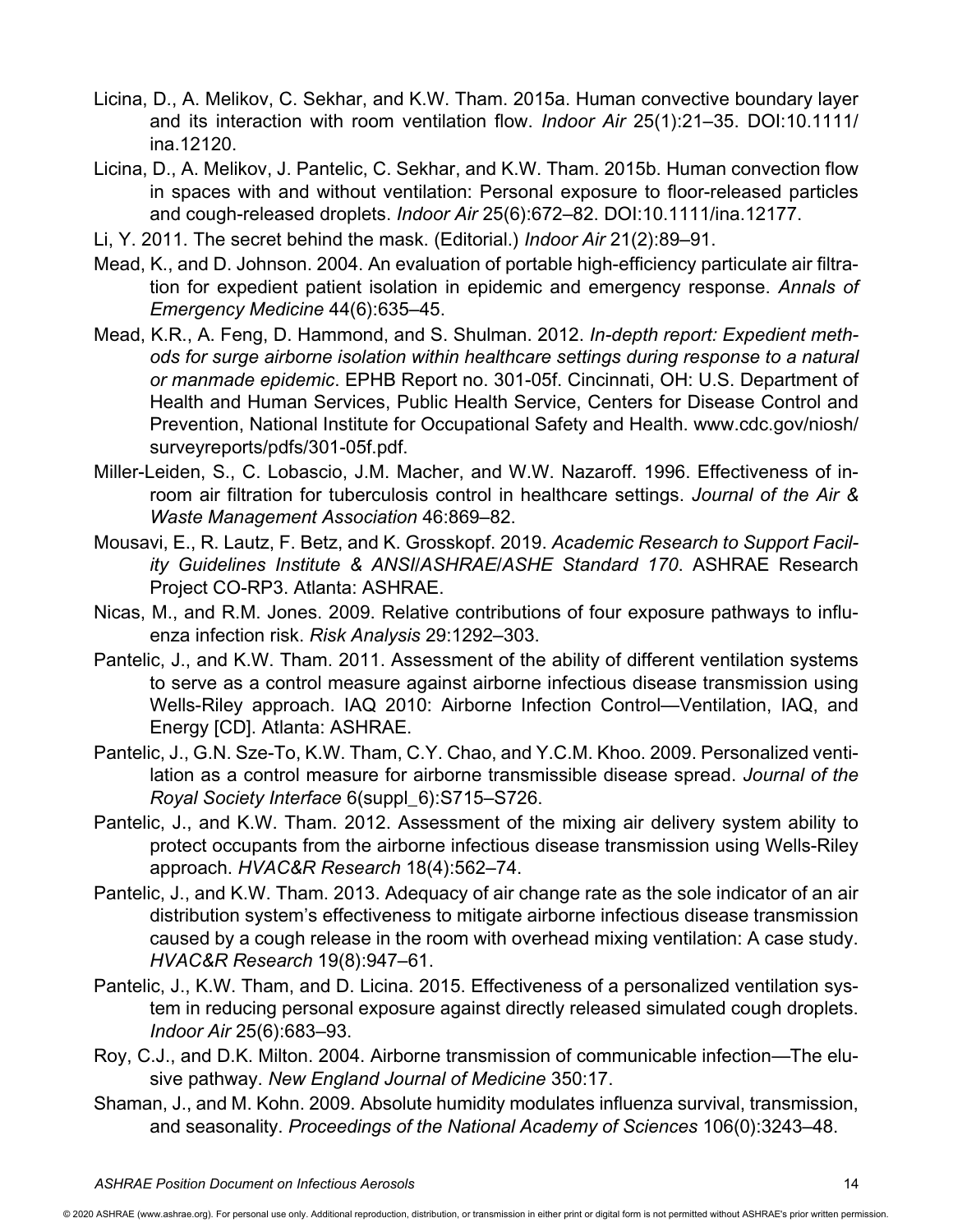- Siegel J.D., E. Rhinehart, M. Jackson, and L. Chiarello. 2007. *2007 Guideline for Isolation Precautions: Preventing Transmission of Infectious Agents in Healthcare Settings*. Atlanta: Centers for Disease Control and Prevention, The Healthcare Infection Control Practices Advisory Committee.
- Sietsema, M., L. Radonovich, F.J. Hearl, E.M. Fisher, L.M. Brosseau, R.E. Shaffer, and L.M. Koonin. 2019. A control banding framework for protecting the US workforce from aerosol transmissible infectious disease outbreaks with high public health consequences. *Health Security* 17(2):124–32. [http://doi.org/10.1089/hs.2018.0103.](http://doi.org/10.1089/hs.2018.0103)
- Stone, W., O. Kroukamp, D.R. Korber, J. McKelvie, and G.M. Wolfaardt. 2016. Microbes at surface-air interfaces: The metabolic harnessing of relative humidity, surface hygroscopicity, and oligotrophy for resilience. *Frontiers in Microbiology* 7:1563. DOI: 10.3389/fmicb.2016.01563.
- Subhash, S.S., G. Baracco, K.P. Fennelly, M. Hodgson, and L.J. Radonovich, Jr. 2013. Isolation anterooms: Important components of airborne infection control. *American Journal of Infection Control* 41(5):452–55. DOI: 10.1016/j.ajic.2012.06.004.
- Taylor, S., and M. Tasi. 2018. Low indoor-air humidity in an assisted living facility is correlated with increased patient illness and cognitive decline. *Proceedings, Indoor Air 2018* 744:1–8.
- USDHHS. 2002. *Guidance for Protecting Building Environments from Airborne Chemical, Biological, or Radiological Attacks*. NIOSH Publication No. 2002-139. Washington, DC: United States Department of Health and Human Services.
- USDHHS. 2003. *Guidance for Filtration and Air-Cleaning Systems to Protect Building Environments from Airborne Chemical, Biological, or Radiological Attacks.* NIOSH Publication No. 2003-136. Washington, DC: United States Department of Health and Human Services.
- Yan, J., M. Grantham, J. Pantelic, P.J.B. de Mesquita, B. Albert, F. Liu, S. Ehrman, D.K. Milton, and EMIT Consortium. 2018. Infectious virus in exhaled breath of symptomatic seasonal influenza cases from a college community. *Proceedings of the National Academy of Sciences* 115(5):1081–86. DOI: 10.1073/pnas.1716561115.
- Yang, J., C. Sekhar, D. Cheong Kok Wai, and B. Raphael. 2013. CFD study and evaluation of different personalized exhaust devices. *HVAC&R Research* 19(8):934–46.
- Yang, J., C. Sekhar, D. Cheong, and B. Raphael. 2014. Performance evaluation of an integrated personalized ventilation-personalized exhaust system in conjunction with two background ventilation systems. *Building and Environment* 78:103–10. DOI:10.1016/ j.buildenv.2014.04.015.
- Yang, J., S.C. Sekhar, K.W. Cheong, and B. Raphael. 2015a. Performance evaluation of a novel personalized ventilation-personalized exhaust system for airborne infection control. *Indoor Air* 25(2):176–87. DOI:10.1111/ina.12127.
- Yang, J., C. Sekhar, D.K.W. Cheong, and B. Raphael. 2015b. A time-based analysis of the personalized exhaust system for airborne infection control in healthcare settings. *Science and Technology for the Built Environment* 21(2):172–78. DOI:10.1080/ 10789669.2014.976511.

## **6. BIBLIOGRAPHY**

ASHRAE. 2000. ASHRAE Guideline 12-2000, *Minimizing the Risk of Legionellosis Associated with Building Water Systems*. Atlanta: ASHRAE.

<sup>© 2020</sup> ASHRAE [\(www.ashrae.org\). Fo](http://www.ashrae.org)r personal use only. Additional reproduction, distribution, or transmission in either print or digital form is not permitted without ASHRAE's prior written permission.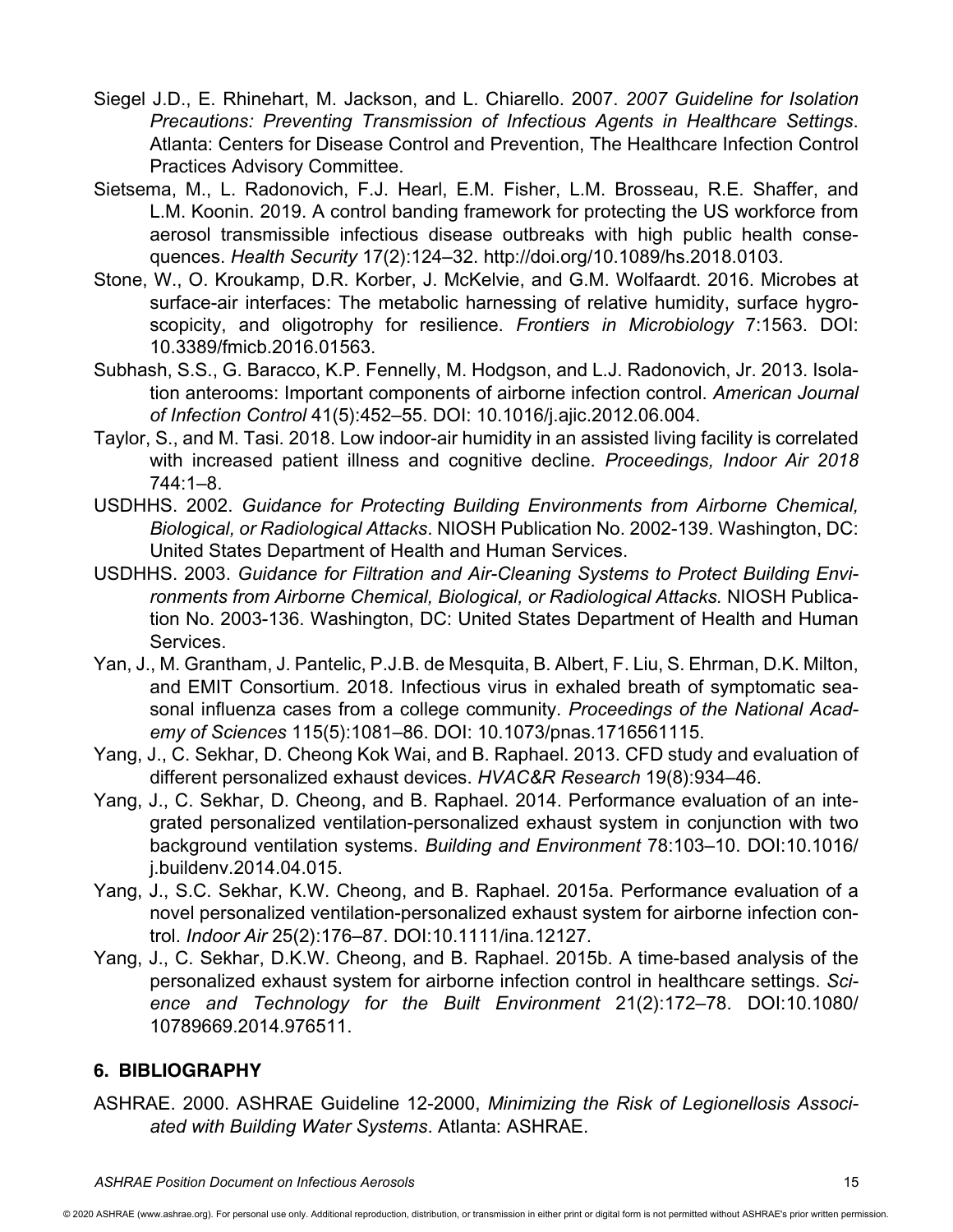- ASHRAE. 2010. ASHRAE Research Strategic Plan 2010–2018. Atlanta: ASHRAE. [www.ashrae.org/technical-resources/research/research-strategic-plan.](http://www.ashrae.org/technical-resources/research/research-strategic-plan)
- ASHRAE. 2018. *ASHRAE Position Document on Limiting Indoor Mold and Dampness in Buildings*. Atlanta: ASHRAE. [www.ashrae.org/file%20library/about/position%20documents/](http://www.ashrae.org/file%20library/about/position%20documents/ashrae---limiting-indoor-mold-and-dampness-in-buildings.pdf) [ashrae---limiting-indoor-mold-and-dampness-in-buildings.pdf.](http://www.ashrae.org/file%20library/about/position%20documents/ashrae---limiting-indoor-mold-and-dampness-in-buildings.pdf)
- ASHRAE. 2017. ANSI/ASHRAE Standard 55-2017, *Thermal Environmental Conditions for Human Occupancy*. Atlanta: ASHRAE.
- Belongia, E.A., B.A. Kieke, J.G. Donahue, R.T. Greenlee, A. Balish, A. Foust, S. Lindstrom, and D.K. Shay. 2009. Effectiveness of inactivated influenza vaccines varied substantially with antigenic match from the 2004–2005 season to the 2006–2007 season. *Journal of Infectious Diseases* 199(2):159–67. DOI: 10.1086/595861.
- BOMA. 2012. *Emergency Preparedness Guidebook: The Property Professional's Resource for Developing Emergency Plans for Natural and Human-Based Threats*. Washington, DC: Building Owners and Managers Association International.
- Brankston, G., L. Gitterman, Z. Hirji, C. Lemieux, and M. Gardam. 2007. Transmission of influenza A in human beings. *Lancet Infectious Disease* 7:257–65.
- Bucher, S.J., P.W. Brickner, C. Wang, R.L. Vincent, K. Becan-McBride, M.A. James, M. Michael, and J.D. Wright. 2008. Safety of upper-room ultraviolet germicidal air disinfection for room occupants: Results from the tuberculosis ultraviolet shelter study. *Public Health Reports* 123:52–60.
- Catanzaro, A. 1982. Nosocomial tuberculosis. *American Review of Respiratory Diseases* 125:559–62.
- CDC. 2001. Recognition of illness associated with the intentional release of a biologic agent. *Journal of the American Medical Association* 286:2088–90.
- CDC. 2003. *Guidelines for Environmental Infection Control in Health-Care Facilities*. Atlanta: Center for Disease Control and Prevention.
- CDC. 2014. NIOSH-approved N95 particulate filtering facepiece respirators. Atlanta: Center for Disease Control and Prevention. [www.cdc.gov/niosh/npptl/topics/respirators/](http://www.cdc.gov/niosh/npptl/topics/respirators/disp_part/n95list1.html) [disp\\_part/n95list1.html.](http://www.cdc.gov/niosh/npptl/topics/respirators/disp_part/n95list1.html)
- Chu, C.M., V.C. Cheng, I.F. Hung, K.S. Chan, B.S. Tang, T.H. Tsang, K.H. Chan, and K.Y. Yuen. 2005. Viral load distribution in SARS outbreak. *Emerging Infectious Diseases* 11(12):1882–86.
- Cole, E.C., and C.E. Cook. 1998. Characterization of infectious aerosols in health care facilities: An aid to effective engineering controls and preventive strategies. *American Journal of Infection Control* 26(4):453–64.
- D'Alessio, D.J., C.K. Meschievitz, J.A. Peterson, C.R. Dick, and E.C. Dick. 1984. Short-duration exposure and the transmission of rhinoviral colds. *Journal of Infectious Diseases* 150(2):189–94.
- Dick, E.C., C.R. Blumer, and A.S. Evans. 1967. Epidemiology of infections with rhinovirus types 43 and 55 in a group of University of Wisconsin student families. *American Journal of Epidemiology* 86(2):386–400.
- Dick, E.C., L.C. Jennings, K.A. Mink, C.D. Wartgow, and S.L. Inhorn. 1987. Aerosol transmission of rhinovirus colds. *Journal of Infectious Diseases* 156:442–8.
- Duguid, J.P. 1946. The size and duration of air-carriage of respiratory droplets and droplet nucleii. *The Journal of Hygiene* (London) 44:471–79.

<sup>© 2020</sup> ASHRAE [\(www.ashrae.org\). Fo](http://www.ashrae.org)r personal use only. Additional reproduction, distribution, or transmission in either print or digital form is not permitted without ASHRAE's prior written permission.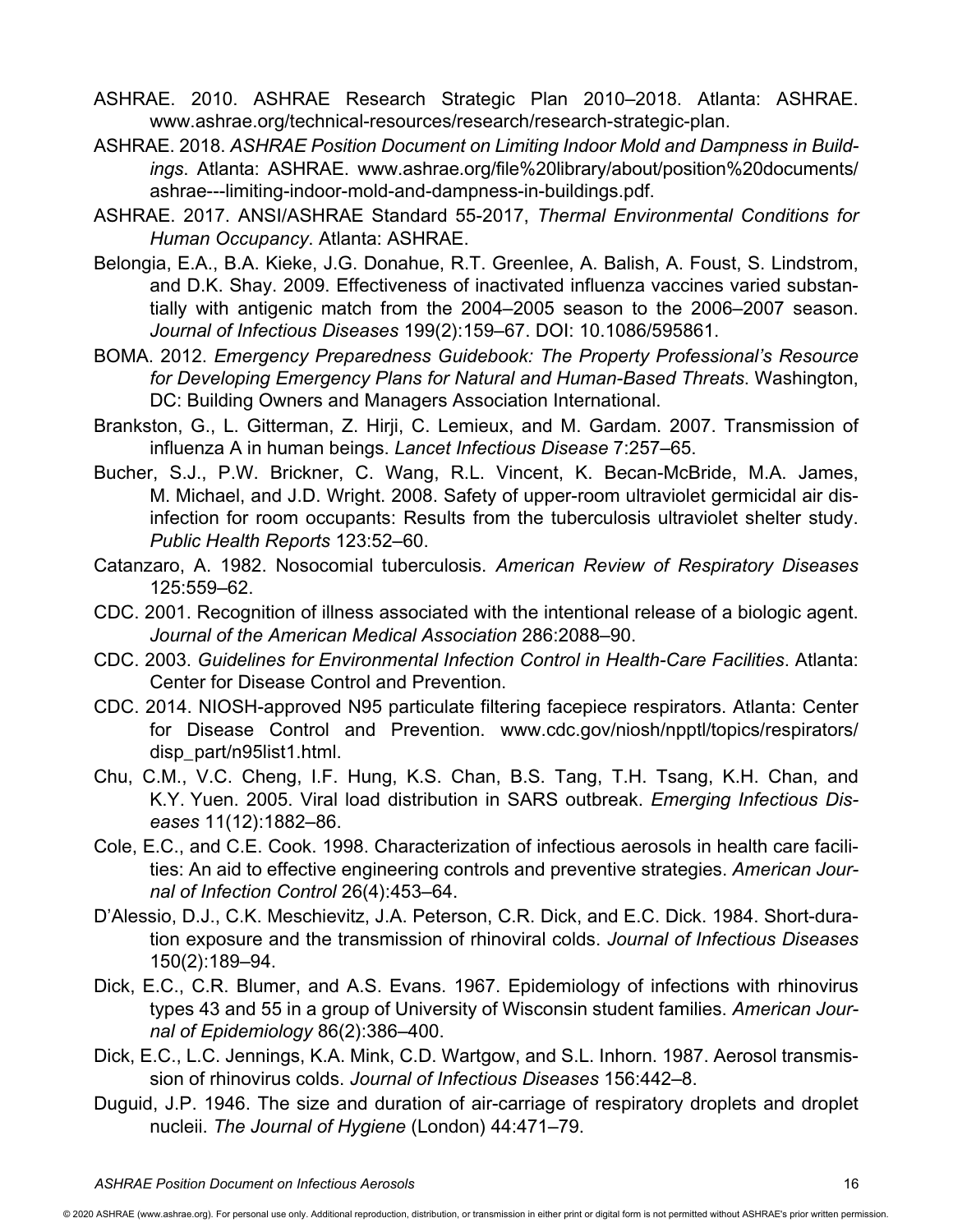- Fennelly, K.P., J.W. Martyny, K.E. Fulton, I.M. Orme, D.M. Cave, and L.B. Heifets. 2004. Coughgenerated aerosols of Mycobacterium tuberculosis: A new method to study infectiousness. *American Journal of Respiratory and Critical Care Medicine* 169:604–609.
- Gao, N.P., and J.L. Niu. 2004. CFD study on micro-environment around human body and personalized ventilation. *Building and Environment* 39:795–805.
- Gao, X., Y. Li, P. Xu, and B.J. Cowling. 2012. Evaluation of intervention strategies in schools including ventilation for influenza transmission control. *Building Simulation* 5(1):29, 37.
- Gwaltney, J., and J.O. Hendley. 1978. Rhinovirus transmission: One if by air, two if by hand. *American Journal of Epidemiology* 107(5):357–61.
- Han, K., X. Zhu, F. He, L. Liu, L. Zhang, H. Ma, X. Tang, T. Huang, G. Zeng, and B.P. Zhu. 2009. Lack of airborne transmission during outbreak of pandemic (H1N1) 2009 among tour group members, China, June 2009. *Emerging Infectious Diseases* 15(10):1578–81.
- Harriman, L., G. Brundrett, and R. Kittler. 2006. *Humidity Control Design Guide for Commercial and Institutional Buildings*. Atlanta: ASHRAE.
- Hoge, C.W., M.R. Reichler, E.A. Dominguez, J.C. Bremer, T.D. Mastro, K.A. Hendricks, D.M. Musher, J.A. Elliott, R.R. Facklam, and R.F. Breiman. 1994. An epidemic of pneumococcal disease in an overcrowded, inadequately ventilated jail. *New England Journal of Medicine* 331(10):643–8.
- Klontz, K.C., N.A. Hynes, R.A. Gunn, M.H. Wilder, M.W. Harmon, and A.P. Kendal. 1989. An outbreak of influenza A/Taiwan/1/86 (H1N1) infections at a naval base and its association with airplane travel. *American Journal of Epidemiology* 129:341–48.
- Ko, G., M.W. First, and H.A. Burge. 2002. The characterization of upper-room ultraviolet germicidal irradiation in inactivating airborne microorganisms. *Environmental Health Perspectives* 110:95–101.
- Kujundzic, E., M. Hernandez, and S.L. Miller. 2007. Ultraviolet germicidal irradiation inactivation of airborne fungal spores and bacteria in upper-room air and in-duct configurations. *Journal of Environmental Engineering and Science* 6:1–9.
- Li, Y., G.M. Leung, J.W. Tang, X. Yang, C.Y.H. Chao, J.Z. Lin, J.W. Lu, P.V. Nielsen, J. Niu, H. Qian, A.C. Sleigh, H-J. J. Su, J. Sundell, T.W. Wong, and P.L. Yuen. 2007. Role of ventilation in airborne transmission of infectious agents in the built environment—A multi-disciplinary systematic review. *Indoor Air* 17(1):2–18.
- Li, Y., H. Qian, I.T.S. Yu, and T.W. Wong. 2005. Probable roles of bio-aerosol dispersion in the SARS outbreak in Amoy Gardens, Hong Kong. Chapter 16. In *Population Dynamics and Infectious Disease in the Asia-Pacific*. Singapore: World Scientific Publishing.
- Li, Y., X. Huang, I.T.S. Yu, T.W. Wong, and H. Qian. 2005. Role of air distribution in SARS transmission during the largest nosocomial outbreak in Hong Kong. *Indoor* Air 15:83–95.
- Lowen, A.C., S. Mubareka, J. Steel, and P. Palese. 2007. Influenza virus transmission is dependent on relative humidity and temperature. *PLOS Pathogens* 3:1470–76.
- Mahida, N., N. Vaughan, and T. Boswell. 2013. First UK evaluation of an automated ultraviolet-C room decontamination device (Tru-D). *Journal of Hospital Infection* [http://](http://dx.doi.org/10.1016/j.jhin.2013.05.005) [dx.doi.org/10.1016/j.jhin.2013.05.005.](http://dx.doi.org/10.1016/j.jhin.2013.05.005)
- Mandell, G. 2010. *Mandell, Douglas, and Bennett's Principles and Practice of Infectious Diseases*, 7th ed. London: Churchill Livingstone.
- McLean, R.L. 1961. The effect of ultraviolet radiation upon the transmission of epidemic influenza in long-term hospital patients. *American Review of Respiratory Diseases* 83(2):36–8.

<sup>© 2020</sup> ASHRAE [\(www.ashrae.org\). Fo](http://www.ashrae.org)r personal use only. Additional reproduction, distribution, or transmission in either print or digital form is not permitted without ASHRAE's prior written permission.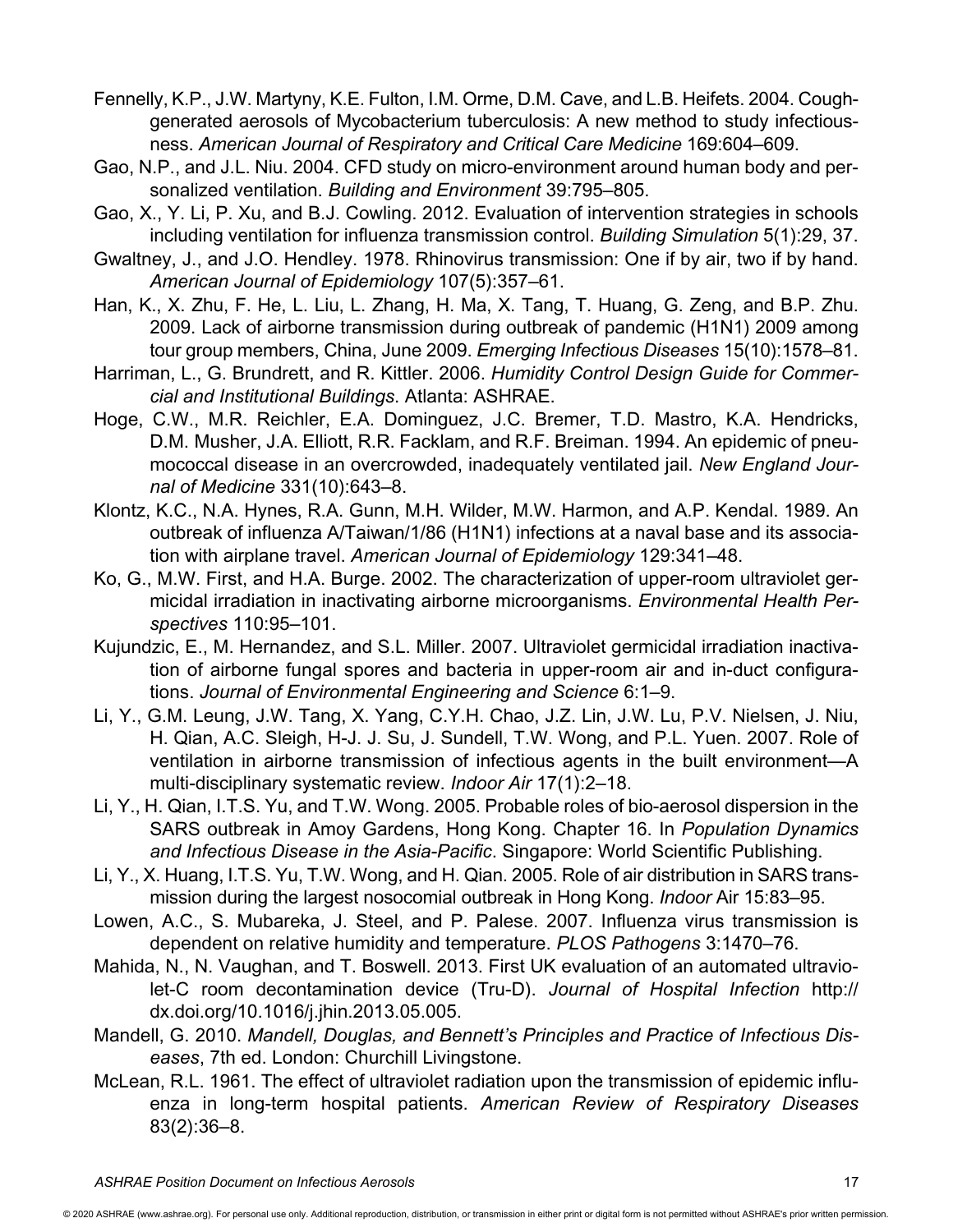- MDH. 2013. *Airborne Infectious Disease Management Manual: Methods for Temporary Negative Pressure Isolation*. St Paul, MN: Minnesota Department of Health.
- Memarzadeh, F. 2011. Literature review of the effect of temperature and humidity on viruses. *ASHRAE Transactions* 117(2).
- Memarzadeh, F., R.M. Olmsted, and J.M. Bartley. 2010. Applications of ultraviolet germicidal irradiation disinfection in healthcare facilities: Effective adjunct, but not stand-alone technology. *American Journal of Infection Control* 38:S13–24.
- Miller, S.L., J. Linnes, and J. Luongo. 2013. Ultraviolet germicidal irradiation: Future directions for air disinfection and building applications. *Photochemistry and Photobiology* 89:777–81.
- Moser, M.R., T.R. Bender, H.S. Margolis, G.R. Noble, A.P. Kendal, and D.G. Ritter. 1979. An outbreak of influenza aboard a commercial airliner. *American Journal of Epidemiology*  $110(1):1-6.$
- Myatt, T.A., S.L. Johnston, Z. Zuo, M. Wand, T. Kebadze, S. Rudnick, and D.K. Milton. 2004. Detection of airborne rhinovirus and its relation to outdoor air supply in office environments. *American Journal of Respiratory and Critical Care Medicine* 169:1187–90.
- Nardell, E.A., S.J. Bucher, P.W. Brickner, C. Wang, R.L. Vincent, K. Becan-McBride, M.A. James, M. Michael, and J.D. Wright. 2008. Safety of upper-room ultraviolet germicidal air disinfection for room occupants: Results from the tuberculosis ultraviolet shelter study. *Public Health Reports* 123:52–60.
- Nicas, M., W.W. Nazaroff, and A. Hubbard. 2005. Toward understanding the risk of secondary airborne infection: Emission of respirable pathogens. *Journal of Occupational and Environmental Hygiene* 2:143–54.
- NIOSH. 2009. *Environmental Control for Tuberculosis: Basic Upper-Room Ultraviolet Germicidal Irradiation Guidelines for Healthcare Settings*. DHHS (NIOSH) Publication No. 2009-105. Cincinnati, OH: U.S. Department of Health and Human Services, Public Health Service, Centers for Disease Control and Prevention, National Institute for Occupational Safety and Health. [www.cdc.gov/niosh/docs/2009-105.](http://www.cdc.gov/niosh/docs/2009-105)
- Noti, J.D., F.M. Blachere, C.M. McMillen, W.G. Lindsley, M.L. Kashon, D.R. Slaughter, and D.H. Beezhold. 2013. High humidity leads to loss of infectious influenza virus from simulated coughs. *PLOS ONE* 8(2):e57485.
- OSHA. 1999. *OSHA Technical Manual*. Washington, DC: Occupational Safety & Health Administration.
- Osterholm, M.T., N.S. Kelley, A. Sommer, and E.A. Belongia. 2012. Efficacy and effectiveness of influenza vaccines: A systematic review and meta-analysis. *Lancet Infectious Diseases*. 12(1):36–44. DOI: 10.1016/S1473-3099(11)70295-X.
- Peccia, J., H. Werth, S.L. Miller, and M. Hernandez. 2001. Effects of relative humidity on the ultraviolet-induced inactivation of airborne bacteria. *Aerosol Science & Technology* 35:728–40.
- Reed, N.G. 2010. The history of ultraviolet germicidal irradiation for air disinfection. *Public Health Reports* 125(1):15–27.
- Riley, R.L., and E.A. Nardell. 1989. Clearing the air: The theory and application of ultraviolet air disinfection. *American Review of Respiratory Diseases* 139(5):1286–94.
- Riley, R.L., C.C. Mills, F. O'Grady, L.U. Sultan, F. Wittestadt, and D.N. Shivpuri. 1962. Infectiousness of air from a tuberculosis ward—Ultraviolet irradiation of infected air: Com-

<sup>© 2020</sup> ASHRAE [\(www.ashrae.org\). Fo](http://www.ashrae.org)r personal use only. Additional reproduction, distribution, or transmission in either print or digital form is not permitted without ASHRAE's prior written permission.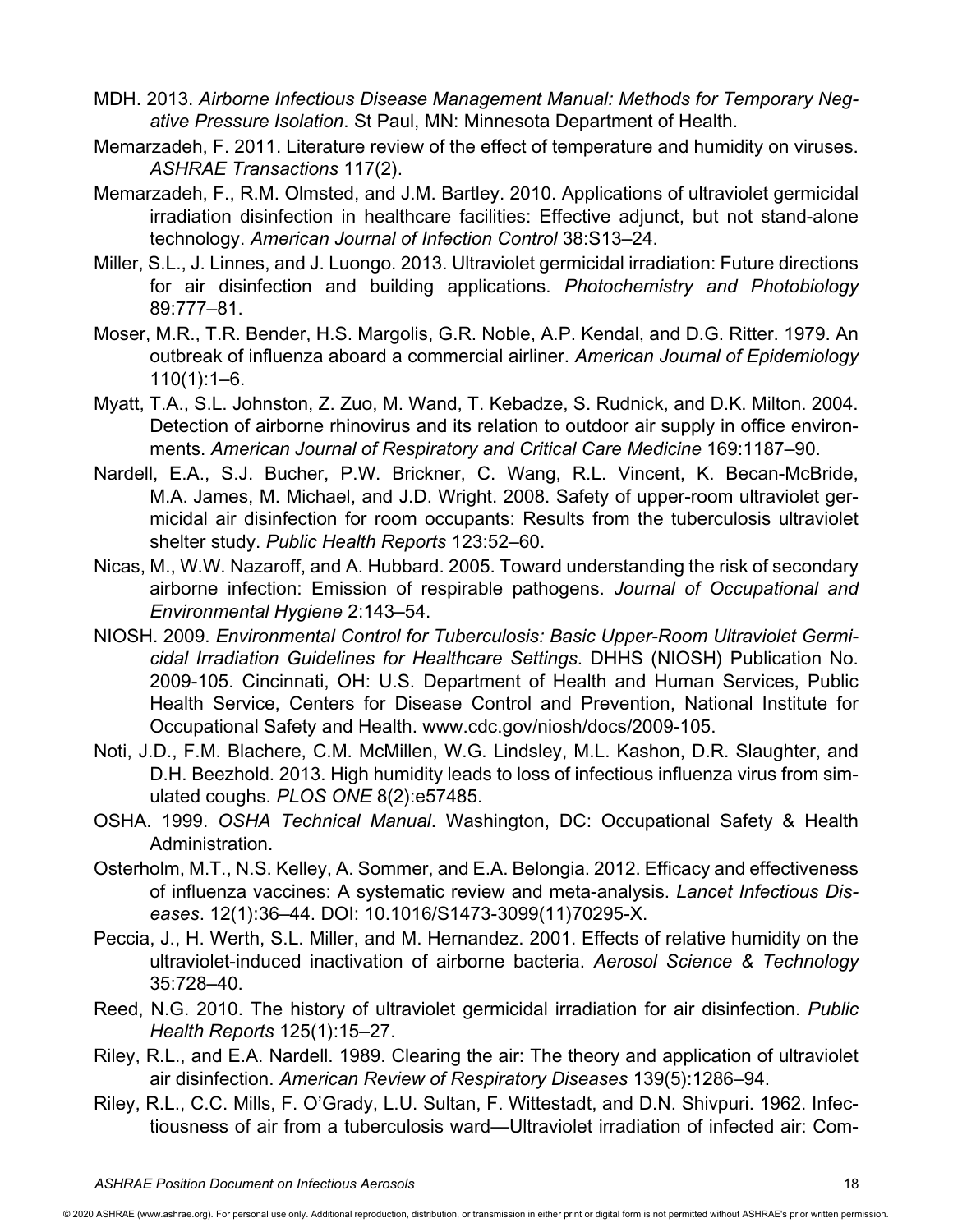parative infectiousness of different patients. *American Review of Respiratory Diseases* 85:511–25.

- Riley, E.C., G. Murphy, and R.L. Riley. 1978. Airborne spread of measles in a suburban elementary school. *American Journal of Epidemiology* 107:421–32.
- SA Health. 2013. *Guidelines for Control of Legionella in Manufactured Water Systems in South Australia*. Rundle Mall, South Australia: SA Health.
- Schaffer, F.L., M.E. Soergel, and D.C. Straube. 1976. Survival of airborne influenza virus: Effects of propagating host, relative humidity, and composition of spray fluids. *Archives of Virology* 51:263–73.
- Schoen, L.J. 2020. Guidance for building operations during the COVID-19 pandemic. *ASHRAE Journal Newsletter*, March 24, 2020. [www.ashrae.org/news/ashraejournal/](http://www.ashrae.org/news/ashraejournal/guidance-for-building-operations-during-the-covid-19-pandemic) [guidance-for-building-operations-during-the-covid-19-pandemic.](http://www.ashrae.org/news/ashraejournal/guidance-for-building-operations-during-the-covid-19-pandemic)
- Sun, Y., Z. Wang, Y. Zhang, and J. Sundell. 2011. In China, students in crowded dormitories with a low ventilation rate have more common colds: Evidence for airborne transmission. *PLOS ONE* 6(11):e27140.
- Sylvain, D., and L. Tapp. 2009. UV-C exposure and health effects in surgical suite personnel. Health hazard evaluation report: HETA-2007-0257-3082. Cincinnati, OH: U.S. Department of Health and Human Services, Public Health Service, Centers for Disease Control and Prevention, National Institute for Occupational Safety and Health. [www.cdc.gov/niosh/nioshtic-2/20035372.html.](http://www.cdc.gov/niosh/nioshtic-2/20035372.html)
- Tang, J.W. 2009. The effect of environmental parameters on the survival of airborne infectious agents. *Journal of the Royal Society Interface* 6:S737–S746.
- Tang, J.W., Y. Li, I. Eames, P.K.S. Chan, and G.L. Ridgway. 2006. Factors involved in the aerosol transmission of infection and control of ventilation in healthcare premises. *Journal of Hospital Infection* 64(2):100–14.
- Tellier, R. 2006. Review of aerosol transmission of influenza a virus. *Emerging Infectious Disease* 12(11):1657–62.
- VanOsdell, D., and K. Foarde. 2002. *Defining the Effectiveness of UV Lamps Installed in Circulating Air Ductwork—Final Report*. Arlington, VA: Air-Conditioning and Refrigeration Technology Institute.
- Wainwright, C.E., M.W. Frances, P. O'Rourke, S. Anuj, T.J. Kidd, M.D. Nissen, T.P. Sloots, C. Coulter, Z. Ristovski, M. Hargreaves, B.R. Rose, C. Harbour, S.C, Bell, and K.P. Fennelly. 2009. Cough-generated aerosols of Pseudomonas aeruginosa and other gram-negative bacteria from patients with cystic fibrosis. *Thorax* 64:926–31.
- Wang, B., A. Zhang, J.L. Sun, H. Liu, J. Hu, and L.X. Xu. 2005. Study of SARS transmission via liquid droplets in air. *Journal of Biomechanical Engineering* 127:32–8.
- Wang, Y., C. Sekhar, W.P. Bahnfleth, K. W. Cheong, and J. Firrantello. 2016. Effectiveness of an ultraviolet germicidal irradiation system in enhancing cooling coil energy performance in a hot and humid climate. *Energy and Buildings* 130, pp. 321–29. DOI: 10.1016/j.enbuild.2016.08.063.
- Wat, D. 2004. The common cold: A review of the literature. *European Journal of Internal Medicine* 15:79–88.
- Wells, W.F. 1948. On the mechanics of droplet nuclei infection; Apparatus for the quantitative study of droplet nuclei infection of animals. *Am J Hyg*. 47(1):1–10. DOI: 10.1093/ oxfordjournals.aje.a119176.

<sup>© 2020</sup> ASHRAE [\(www.ashrae.org\). Fo](http://www.ashrae.org)r personal use only. Additional reproduction, distribution, or transmission in either print or digital form is not permitted without ASHRAE's prior written permission.